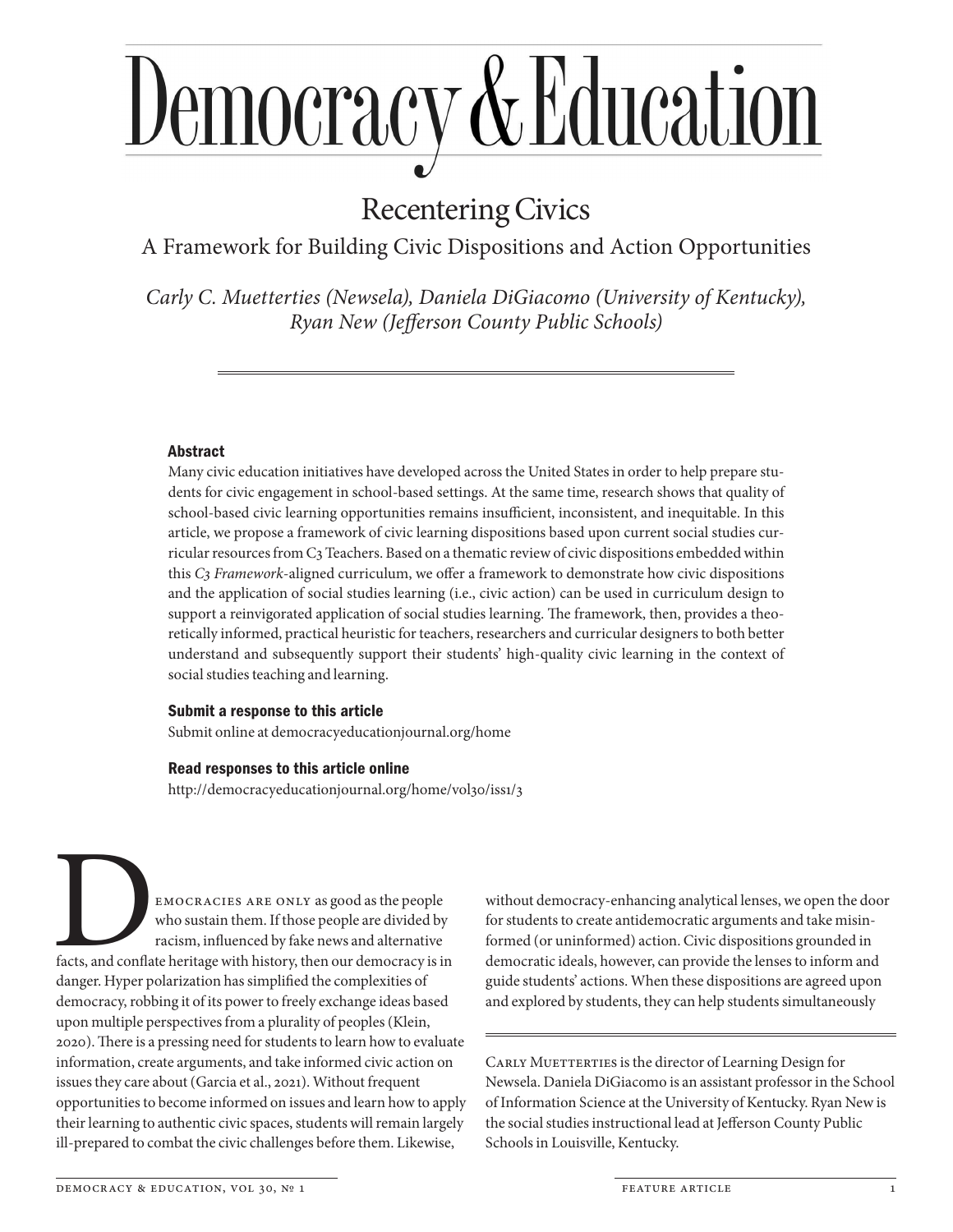develop a sense of self *and* community. As is made visible in what follows, civic dispositions—if made both the ethos and the telos of social studies instruction—can become the grounding force that enables students' civic learning to extend beyond classroom walls and into the citizen practices of civic life that sustain democracy. To foreshadow, then, this article lays bare a heuristic for grounding social studies instruction by, and through, civic dispositions.

Many initiatives have developed across the United States that help prepare students for civic engagement in school-based settings, ranging from action civics programs to mandated state civics tests (e.g., programs like Mikva Challenge and Generation Citizen and graduation exams based upon the Naturalization Test from the Department of Homeland Security). Though wellintentioned, we posit that these initiatives are not enough in tackling the dearth of school-based civic learning opportunities (Kahne & Middaugh, 2008). If schools' primary purpose is to prepare students for their roles as engaged citizens (Dewey, 1916/2012), then it follows that all students should have routine opportunities to become informed and apply their learning to authentic civic concerns. As a curriculum designer, higher education professor, and district instructional lead, respectively, the authors of this study are united in our belief that present civic learning initiatives are not enough to address the challenges before us. If we are to prepare students for building a democratic society, we need our educators to become more explicit about how the learning and application of social studies is a vehicle toward the preparation of an informed citizenry.

Toward that end, in this article, we propose a set of civic dispositions that can be operationalized by teachers and instructional designers to support students' civic learning and engagement within existing social studies curricular content—serving as a practical heuristic for amplifying authentic civic learning and engagement. We identified themes by analyzing social studies curricular resources for their civic disposition and examining how that disposition can manifest in an informed civic action task. The purpose of engaging in this conceptual exercise was twofold: (a) identify major categories and elements of civic learning grounded in civic dispositions; (b) demonstrate how these dispositions and application of learning (i.e., informed civic action) can be used in routine, everyday curriculum design. To this end, the framework provides a tool for researchers and curriculum designers alike to construct an informed civic action throughline across social studies curriculum, surfacing opportunities for authentic application of content through civic learning.

Our inquiry in this work was guided by the question: *What democratic dispositional outcomes can civic learning opportunities build toward?* Following, we review the literature that informed this process, including current priorities in civic education and connections to inquiry-based learning, as well as civic education scholarship around civic dispositions and civic action. We explain our research methods for analyzing and categorizing a collection of inquiry units for their civic learning outcome. Then, we describe the framework that emerged from our analysis. We close by describing how this framework provides a new analytical lens for curriculum-building that weaves civic learning opportunities—

grounded in civic dispositions and informed action—throughout social studies content.

# Literature Review

Our work aims to build on existing knowledge and conceptualizations around civic education within the context of K–12 social studies teaching in the United States. We describe current opportunities for civic learning application through the *College, Career, and Civic Life (C3) Framework for Social Studies State Standards* and inquiry pedagogies, coupled with a brief description of current civic initiatives and their limitations. The *C3 Framework* was created to provide a model for how states can revise their social studies standards to align with more authentic inquiry practices, as well as support practitioners in strengthening their social studies programs (National Council for the Social Studies [NCSS], 2013). The *C3 Framework* is the official framework of the National Council for the Social Studies. The *C3 Framework* has a growing impact on the development of state social studies standards and policies in the United States, including a strong alignment to the social studies standards in Kentucky, where all three authors reside. (Kentucky Department of Education [KDE], 2019; Author 3 et al., 2021). To contextualize our work and curriculum design opportunities, we describe inquiry's connection to civic learning, civic dispositional development, and civic experiences as the transference of learning to a civic context.

# *Inquiry Civic Learning*

In *Democracy and Education*, Dewey (1916) imagined schools as laboratories of democracy, where students' role as engaged citizens is actively developed—good citizenship being one of the primary purposes of education. The publication of the *College, Career, and Civic Life (C3) Framework for Social Studies State Standards* has reaffirmed social studies' education's contribution to students' preparation for active and engaged citizenship through inquiry learning. The opening statement of the *C3 Framework* describes the goals of social studies education and emphasizes the urgency with which learning must address these goals:

*Now more than ever, students need the intellectual power to recognize societal problems; ask good questions and develop robust investigations into them; consider possible solutions and consequences; separate evidence-based claims from parochial opinions; and communicate and act upon what they learn. (NCSS, 2013)*

At the heart of inquiry learning is the belief that students do not become engaged citizens through diffusion but rather through educating with a deliberate focus on developing students' civic knowledge, democratic skills, dispositions, and applying those learnings in a democratic experience (Levinson & Levine, 2013; NCSS, 2013; Swan et al., 2018). Within the *C3 Framework* is an explicit call for application of learning through civic engagement in all social studies disciplines within its fourth dimension, Communicating Conclusions and Taking Informed Action. The writers of the *C3 Framework* created the Inquiry Design Model (IDM) Blueprint, which further embeds civic action within inquiry learning. Designed to operationalize inquiry design processes, each inquiry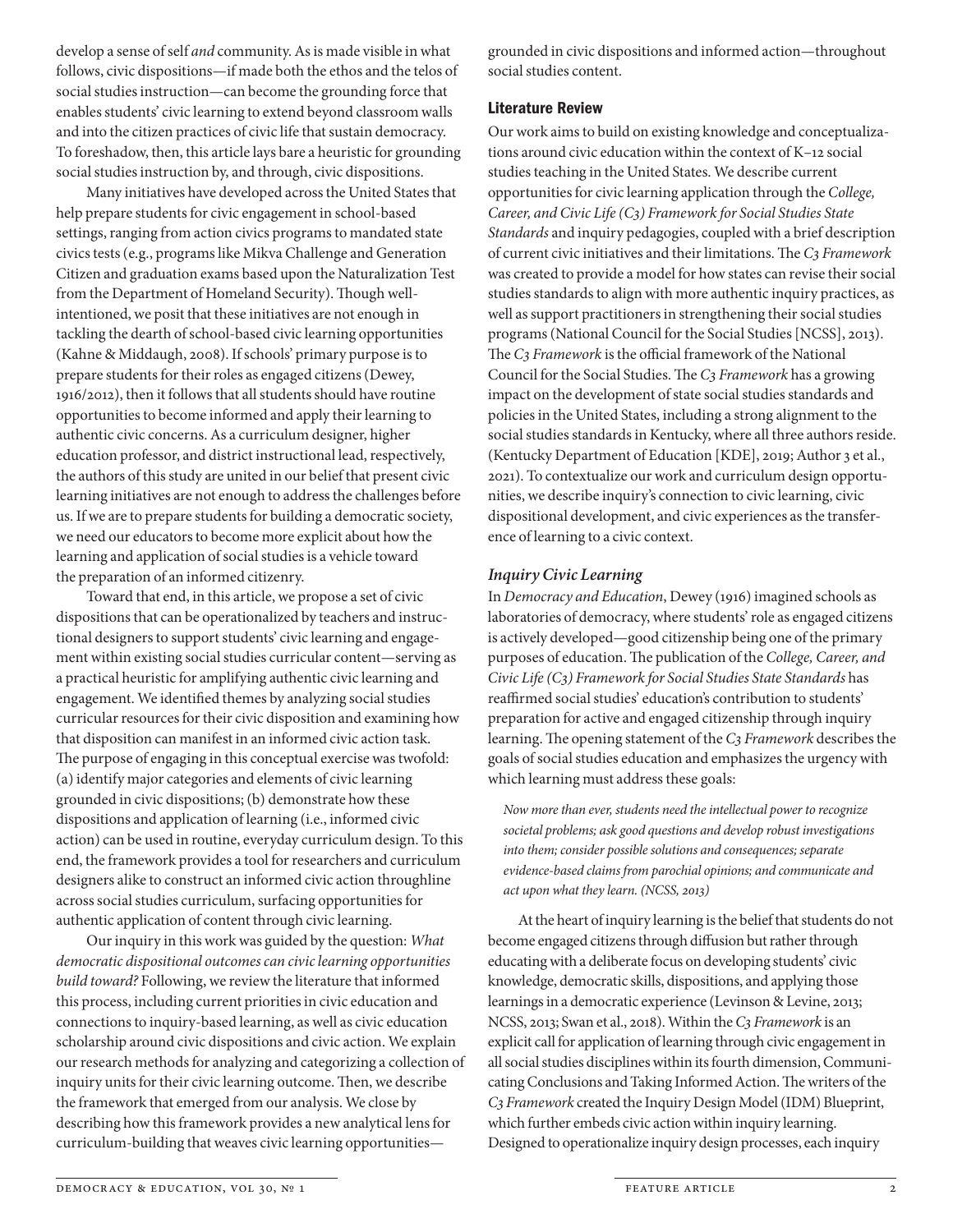blueprint represents a unit of study, where students engage in an inquiry process. Each blueprint includes a summative application of the content to an authentic out-of-classroom context through the Taking Informed Action task. Taking Informed Action tasks have three steps to prepare students for informed civic action. The steps ask students to: (a) understand the inquiry's issue or concept by investigating it in a modern context; (b) assess the importance and/ or impact of the issue; and (c) act in ways that allows them to share their learning in a real-world context (Grant et al., 2017). It is important to emphasize that civic action as discussed by the *C3 Framework* is not action for action's sake. Not all civic actions are inherently democratic, as has been made more visible by the mainstreaming of misinformation in the information age (Hodgin & Kahne, 2018). Instead, inquiry with a civic learning application grounds action in the rigorous processes that discern fact from fiction through grappling with complex, sometimes competing ideas, and applying that learning to tackle current challenges.

# *Civic Learning Opportunities*

Despite the growing influence of the *C3 Framework* (New et al., 2021), routine opportunities for civic engagement are not well established in schools. Civic literacy and civic participation in K–12 and collegiate schooling have both declined, alongside a decline in both requirements and opportunities for students (Baumann & Brennan, 2018). Teachers who report using inquiry often neglect the civic action component (Thacker et al., 2016) or assume that students are learning civic lessons but do not provide civic engagement opportunities (Muetterties, 2020). Statewide and national trends show that not only are civic learning opportunities often insufficient to develop students' civic competencies, they are also inequitably distributed (Gould et al., 2011). Compounding the problem is the reality that much current discussion on civic education focuses on content demands, notably in the form of citizenship tests (Fraker et al., 2019; Hess et al., 2015), which does not necessarily lead to students meaningfully applying content to their civic lives (Barton & Levstik, 2008; Noddings, 2013), developing civic dispositional commitments (Parker, 1989), or critically assessing previously held beliefs (Nyhan & Reifler, 2010). Though there are many models of action civics that challenge contentfocused civic initiatives and have been found to positively impact students' civic and political competences (LeCompte et al., 2019), these programs are typically used as add-ons to the curriculum and/or within the out-of-school/after-school hours.

# *Civic Dispositions*

Grounding curriculum in civic dispositions presents a pathway toward increasing civic learning opportunities. Across relevant scholarship, high-quality civic education is often described as the knowledge, skills, dispositions, and experiences students need to effectively participate in civic life (e.g., Campbell, 2012; Obenchain & Pennington, 2015). For this study, we conceptualize *civic dispositions* as the lens through which students apply skills, make sense of, and develop knowledge in order to apply that learning in an authentic civic experience. Thus, civic dispositions reflect shared commitments to civic principles needed to live in a

democratic society, beyond partisan divides. These principles include democratic values, individual rights, and social responsibilities (Campbell, 2012; Pearson & Waterson, 2013). Maintaining a functional democratic system requires these dispositions be nurtured and intentionally developed in schools (Parker, 2003). Cognizant that democracy is messy, civic dispositions can ground social studies learning toward democratic outcomes, providing the path to navigate the messiness that is life in a democratic republic.

Using civic dispositions as a lens for social studies learning helps determine both the purpose for teaching and how we teach. According to Barton and Levstik (2004), studying history and its outcomes can support the development of dispositional commitments by providing models of civic virtue, opportunities to analyze in order to make value and moral judgments, and opportunities to respond morally to the past. Civic dispositions have also been found to help scaffold and focus historical argumentation, as well as demonstrate the needs of building disciplinary literacy within social studies (Monte-Sano, 2008; Reisman & Wineburg, 2008). Because argumentation is a core process of communicating understanding in social studies (Underberg & Norton, 2017), it is essential to be explicit about the lenses that frame that communication.

Taken together, social studies learning experiences ought to also consider the type of democratic dispositions that are inherent in the knowledge and skills students are being asked to develop and embody through their learning. From our vantage point, civic education (and social studies) divorced from democratic dispositions is just as dangerous as science divorced from ethics and morality. We do not suggest that these dispositions reflect a particular partisan (liberal or conservative) mindset, nor do we suggest that civic dispositions are "neutral." The importance of careful framing of learning through democratic dispositions is well captured by Westheimer's (2015) views of democratic and authoritarian patriotism. Without a particular dispositional lens, the knowledge, skills, and resulting civic action can move toward radical extremes rather than democratic ideals. A citizenry guided by democratic patriotism focuses its conversations on questioning, valuing disagreements, and reinforcing principles of equality, justice, tolerance, and civil liberties even during times of national crises. A citizenry guided by authoritarian patriotism focuses on unquestioned loyalty to the state, state actors, and symbols leading to a nation of followers. Thus, intentional and consistent framing of civic learning through and toward a democratic dispositional lens shapes educational experiences toward democratic ends, rather than leaning into hyper-partisan fractures.

# *Civic Experiences*

Civic dispositions are both developed and demonstrated through tangible interactions with others in civic spaces—in other words, through civic experiences. Civic experiences, or civic action, can take many forms, including using instructional strategies that promote democratic discourse, critical source analysis, and opportunities for out-of-classroom application (Hess & McAvoy, 2015; Levine, 2012). Many scholars' assessments of engaging in civic experiences, or being a citizen, draw upon Westheimer and Kahne's (2004) taxonomy (e.g., Castro & Knowles, 2017; Castro &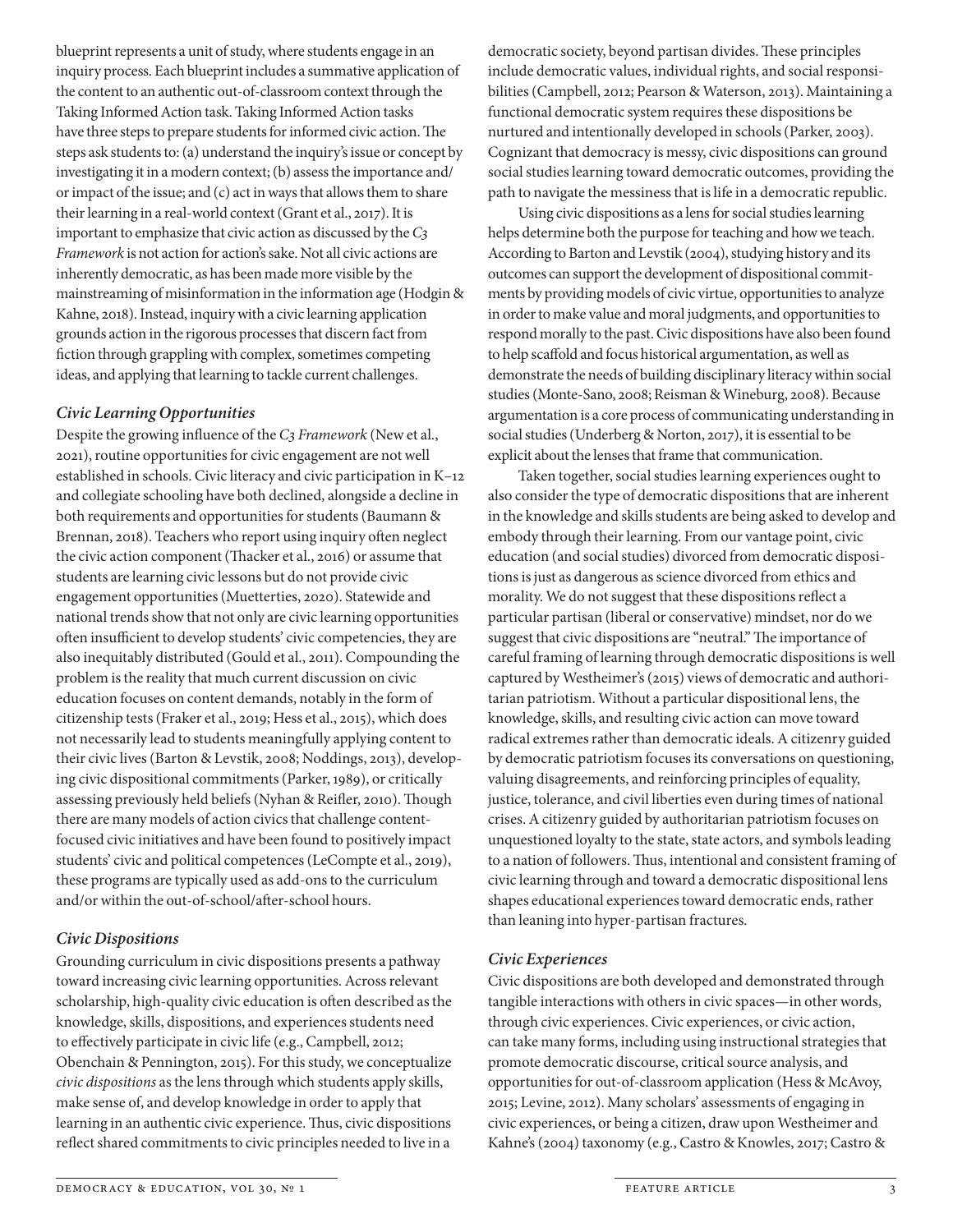Muente, 2015). Their taxonomy reflects a spectrum of civic participation, from the smaller acts of responsible behavior ("personally responsible") and active participation ("participatory") to transformative behavior ("justice-oriented").

There is a wealth of research demonstrating how experiences participating in civic life help students become engaged citizens and also contribute to developing civic dispositional commitments (e.g., Hahn & Alviar-Martin, 2008; Obenchain et al., 2016). Youniss and Yates (1997) found a relationship between youth participating in service-learning and positive civic outcomes, including: broader social trust, respectful engagement, development of collaborative action/engagement skills, and political-moral understanding. Engaging in discussions of current and controversial issues has been shown to promote engagement with political issues and elections (Kahne et al., 2013). Curriculum that is tied to developing and using argumentative reasoning skills has been found to enhance the quality of students' arguments and their awareness of the relevance and importance of evidence (Kuhn & Crowell, 2011). Focusing on consensus-building while teaching argumentative discourse can support students in discussing and incorporating viewpoints different from their own (Felton et al., 2015).

In sum, civic learning and supporting democratic practices is a central purpose of modern schooling, reaffirmed by the *C3 Framework*'s inquiry arc, particularly the Taking Informed Action component. Teaching with, and for, civic dispositions provides a bridge between social studies curricular goals and high-quality civic learning—the type that prepares current and future generations for participation in, and contribution toward, a healthy democracy. However, support is needed to enhance civic learning opportunities throughout curriculum. To prepare students for sustained engagement in civic life, frequent and direct connections should be made between authentic civic questions and various curricular contexts.

#### **Methods**

Our goal in this study was to construct a framework to help social studies teachers surface a civic dispositional throughline in their curriculum, building opportunities for rigorous, authentic, action-oriented social studies learning and thereby reflecting the democratic spirit of schooling. We used existing inquiry-based social studies curricular materials and identified themes based upon the civic disposition and action task (i.e., civic experience). Our purpose in constructing this framework was to: (a) identify major categories and elements of civic learning grounded in civic dispositions; (b) demonstrate how these dispositions and application of learning (civic action) can be used in curriculum design to incorporate civic learning across social studies content, rather than be seen as an add-on or capstone.

To answer our guiding research question—*What democratic dispositional outcomes can civic learning opportunities build toward?*—we used the C3 Teachers inquiry database, consisting of 120 inquiry blueprints.<sup>1</sup> Inquiry blueprints are modular curricular resources for inquiry-based learning, using a distinct "blueprint"

structure that demonstrates alignment between the questions, tasks, and disciplinary sources. This collection's inquiries were created by scholars, practitioners, and other collaborative endeavors, vetted by the authors of the *C3 Framework*. The inquiries range in grade level (kindergarten to 12th grade) and in social studies discipline, from economics, history, and geography, to global studies and traditional civics topics. As aforementioned, this curricular collection was selected for this research as the materials are tightly aligned to the *C3 Framework* (NCSS, 2013), which is the official social studies framework for the National Council of the Social Studies and a growing model for states as they revisit their social studies standards (New et al., 2021).

As the *C3 Framework* and complementary C3 Teachers curricular materials are designed to support students' preparation for civic life, surfacing the dispositional themes that already exist within the C3 provides greater instructional clarity for drawing out civic learning dispositional themes within a widely used resource, while also presenting a helpful framework for teachers designing their own civic learning experiences. In other words, while it is the case that C3 itself was designed to support rigorous civic learning that culminates in taking informed action, we recognize that more pedagogical support is warranted regarding making visible the civic dispositional themes therein—and it is for this reason, in part, that we pursued the present methodological approach.

We used Braun & Clark's (2006) phases of thematic analysis to develop themes that best characterize the different resources. This process involved familiarizing ourselves with the curricular materials, generating initial codes, searching for themes, reviewing and refining the themes, and defining the named themes. Each inquiry's themes were identified by an iterative process of considering the analytical lens employed in the inquiry exploration along with the way in which learning was applied to a civic context. We started with preliminary codes—*freedom* and *fairness*—based on a strong scholarship base of their preeminence in social studies curriculum as well as civic learning programs (e.g., Davis & Epstein, 2015; Levinson, 2014; Levstik & Barton, 2008; Van-Sledright, 2008). As we began initial coding, we further developed these codes by identifying sub-themes. For example, from our initial code of *fairness*, we found associated themes in inquiries that addressed questions of wealth, societal privilege, needs and wants, discrimination, etc. (These codes and themes are captured in the "Associated Ideas" column of Table 4.) Using these themes, we began organizing the inquiries, looking for complementary ideas (Strauss & Corbin, 1990). For example, we put inquiries with the following themes—*intercultural dialogue*, *belonging*, and *diplomacy*—in one code. Because all three focus on understanding others and working together for a common purpose, these themes would eventually be labeled as *community-building*. From this organizational task, we determined a code title to best capture the different themes. Though some inquiries aligned more closely and authentically to the noted themes' democratic ideals than others, all inquiries could nonetheless be categorized with relative ease.

DEMOCRACY & EDUCATION, VOL 30, Nº 1 feature article 4 feature article 4

<sup>1</sup> C3 Teachers houses over 300 inquiries; however, only inquiries in the searchable database were included, as those resources were created,

reviewed, and/or vetted by the C3 Teachers creators. The collection was accessed in 2019.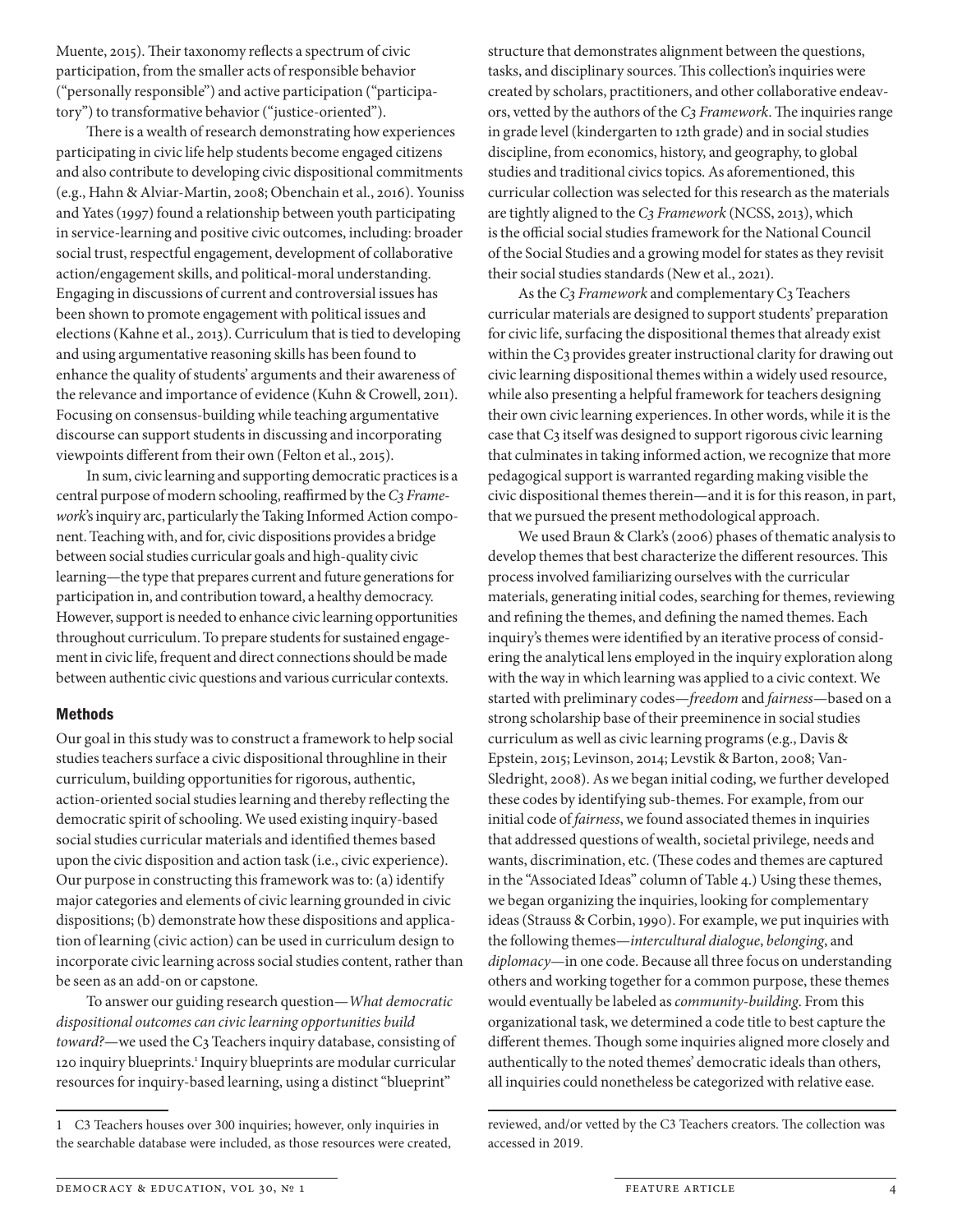| Table 1: Number of Inquiries per Grade Levels |                     | Table 2: Number of Inquiries per Subject                                                                       |                            |
|-----------------------------------------------|---------------------|----------------------------------------------------------------------------------------------------------------|----------------------------|
| <b>Grade Range</b>                            | Number of Inquiries | Topic/Subject Area                                                                                             | <b>Number of Inquiries</b> |
| $K-2$                                         | 20                  | <b>US History</b>                                                                                              | 41                         |
| $3 - 5$                                       | 20                  | World History                                                                                                  | 29                         |
| $6 - 8$                                       | 32                  | Government/civics                                                                                              | 27                         |
| $9 - 12$                                      | 48                  | <b>Global Studies</b>                                                                                          | 16                         |
| Total                                         | 120                 | Economics                                                                                                      | 12                         |
|                                               |                     | Geography                                                                                                      | 10                         |
|                                               |                     | Note. Some inquiries were tagged in multiple topic/subject areas,<br>resulting in the total count discrepancy. |                            |

| Table 3: Number of Inquiries per Disposition |           |                 |           |      |         |           |
|----------------------------------------------|-----------|-----------------|-----------|------|---------|-----------|
| <b>Theme</b>                                 | Knowledge | <b>Fairness</b> | Communitv | Care | Freedom | Democracy |
| <b>Total Number</b>                          | 24        | 18              | 29        |      | 10      | 20        |
|                                              |           |                 |           |      |         |           |

*n=120*

Deductive categories were inspired by scholarship from the discipline of moral psychology, particularly from Moral Foundations Theory. According to Moral Foundations Theory, all cultures share a common intuitive ethics, upon which they construct their unique moral codes, traditions, and institutions (Haidt, 2012). In other words, all people are united by a common moral ethic, but interpretation and associated practices reflect cultural variability. It follows, then, that all partisan persuasions may well agree on the importance of those values, but both weigh and interpret them differently. The six foundations<sup>2</sup> are: care/harm, fairness/cheating, loyalty/betrayal, authority/subversion, sanctity/degradation, and liberty/oppression. Though Haidt did not position the moral foundations as civic virtues, the six foundations provided inspiration for exploring civic dispositions for three reasons: (a) the belief that democratic education and moral development are

complementary, but not equivalent (Barton & Levstik, 2004; Parker, 2003; Westheimer, 2015); (b) the desire to ground the framework on broad concepts that could unite all students but allow for interpretive differences; and (c) the foundations' ability to be broadly applicable but nonetheless allow for cultural variability (Haidt, 2012). The moral foundations theory categories, thus, served as inspiration and another analytical lens for considering how to interpret our data and determine categories that could unite, rather than divide, stakeholders.

# Findings

Our analytical process led to the creation of six comprehensive thematic categories: *knowledge-building*, *fairness-building*, *community-building*, *care-building*, *freedom-building*, and *democracy-building*. By defining civic engagement as

| <b>Table 4: Civic Learning Categories</b>           |                                                                        |                                                         |                                                                                                                                                                                                                        |  |
|-----------------------------------------------------|------------------------------------------------------------------------|---------------------------------------------------------|------------------------------------------------------------------------------------------------------------------------------------------------------------------------------------------------------------------------|--|
| Outcome<br>Civic learning is <b>building toward</b> | <b>Disposition</b><br>Students demonstrate a commitment<br>$to \ldots$ | <b>Definition</b>                                       | <b>Associated Ideas</b>                                                                                                                                                                                                |  |
| Knowledge                                           | Pursue accuracy and understanding Students seek truth and increased    | access to accurate information, for<br>self and others. | Increasing access to information;<br>dispelling false information<br>(information literacy, preserving the<br>past [e.g., oral histories]); lifting<br>marginalized voices; increasing<br>digital and media literacies |  |

#### *EXAMPLES\**

- **How did slavery shape my state?** (local history, 4th grade) *Students evaluate the ways in which their state's slavery history is/isn't captured in public monuments/memorials (e.g., statues, plaques, state historical societies)*.
- **Why is the Affordable Care Act (ACA) so controversial?** (economics, 12th grade) *Students evaluate different sources of information about the ACA and create a student-facing pamphlet that describes competing perspectives, accompanied with a list of credible sources for further information*.

(*continued*)

<sup>2</sup> There are five primary moral foundations. The sixth foundation,

liberty/oppression, is frequently included, but Haidt (2012) has said it is a

candidate for "foundationhood" but not definitively a member.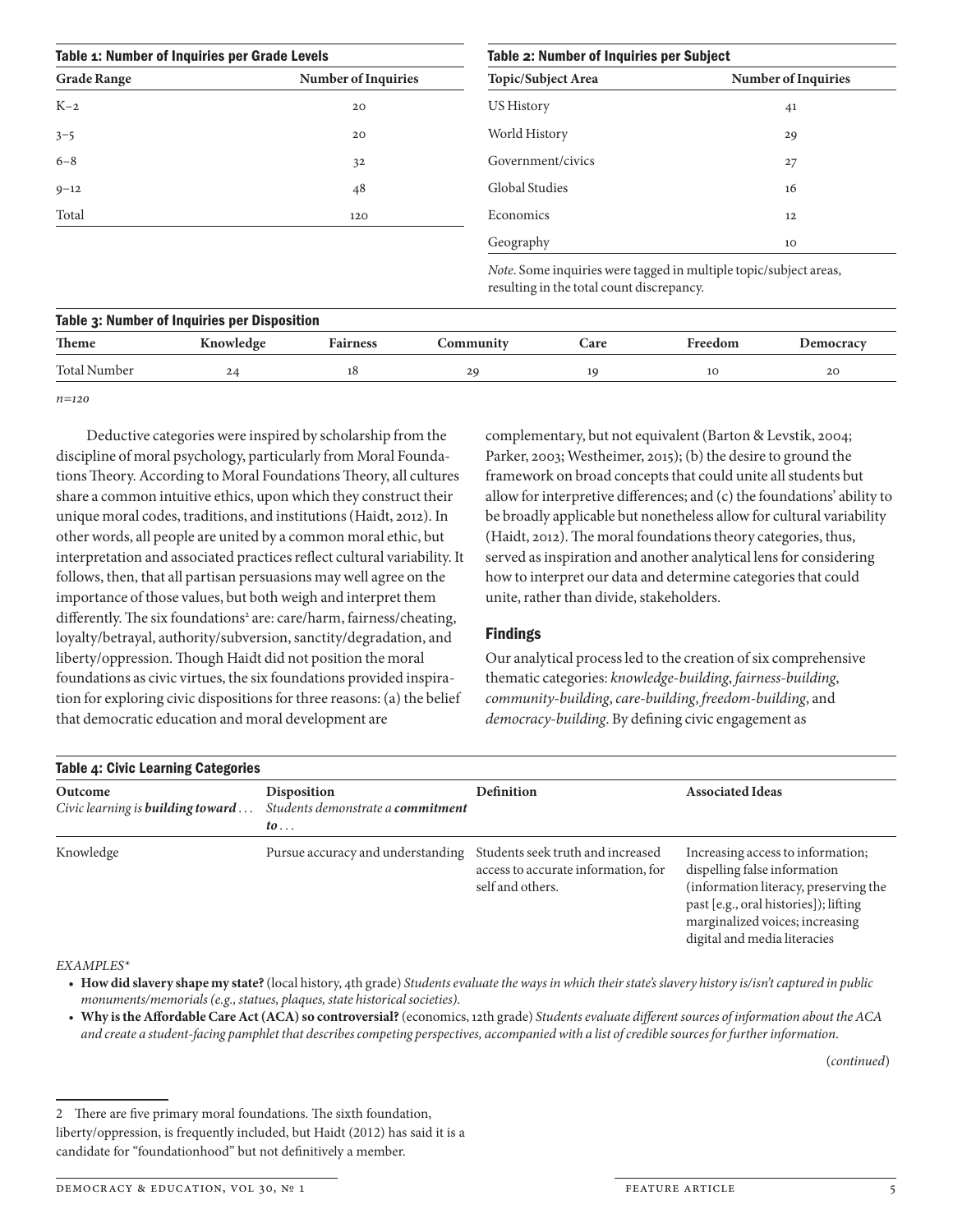| Table 4: Civic Learning Categories (continued) |                           |                                                                                                                                    |                                                                                                        |  |  |
|------------------------------------------------|---------------------------|------------------------------------------------------------------------------------------------------------------------------------|--------------------------------------------------------------------------------------------------------|--|--|
| <b>Fairness</b>                                | Ensure equity and justice | Students address questions around Access to opportunities, wealth,<br>equity, justice, and fairness for<br>groups and individuals. | privileges within a society; needs<br>and wants; social justice; discrimi-<br>nation; social movements |  |  |
| <b>EXAMPLES</b>                                |                           |                                                                                                                                    |                                                                                                        |  |  |

#### *EXAMPLES*

- **What is the** *real* **cost of bananas?** (economics, 5th grade) *Students survey the availability of fair-trade products in their local area, as well as gather perspectives on the issue. Students share their informed perspective with a local service organization*.
- **Did the Constitution establish a just government?** (US history, 11th grade) *Students evaluate the impact of constitutional amendments toward*  establishing a more just government. They select a proposed amendment that students believe will make the Constitution more just and contact an *individual or organization promoting that amendment to see how the students can participate*.

| Community | Foster community | Students expand understanding and Cross-cultural relationships/ |                                      |
|-----------|------------------|-----------------------------------------------------------------|--------------------------------------|
|           |                  | cooperation with others.                                        | connections; consensus and           |
|           |                  |                                                                 | dialogue; diplomacy; global          |
|           |                  |                                                                 | citizenship (e.g., cosmopolitanism); |
|           |                  |                                                                 | respect; school community/           |
|           |                  |                                                                 | belonging                            |

#### *EXAMPLES*

- **Should we call it the Silk Road?** (world history, 9th grade) *Students evaluate ways in which different cultural traditions impact their local culture and create a web page (or social media page) to encourage dialogue with other students through a classroom exchange program (e.g., Skype Classroom)*.
- **Did the American Dream come true for all immigrants?** (US history, 4th grade) *Students explore the experiences of prominent immigrant groups in their local/regional community to create a digital information session for children emigrating to their community*.

| Care | Promote the common good | Students act responsibly to promote Safety; protection from harm; social |                                     |
|------|-------------------------|--------------------------------------------------------------------------|-------------------------------------|
|      |                         | the common good.                                                         | responsibilities; empathy; environ- |
|      |                         |                                                                          | mental stewardship; development;    |
|      |                         |                                                                          | human rights                        |

#### *EXAMPLES*

- **Where are we?** (geography, 3rd grade) *Students host an environmental fair or Earth Day celebration to share information about "human footprints" with the local community*.
- **How did sugar feed slavery?** (US history, 5th grade) *Students create and act out a television commercial raising awareness of inhumane production practices for popular consumer products today*.

| Freedom | Protect freedoms for self and others Students address personal freedoms, Individual rights/freedoms; liberty; |                                    |                                       |
|---------|---------------------------------------------------------------------------------------------------------------|------------------------------------|---------------------------------------|
|         |                                                                                                               | individual rights, and oppression. | oppression; exercise of authority and |
|         |                                                                                                               |                                    | power; individual agency              |
|         |                                                                                                               |                                    |                                       |

#### *EXAMPLES*

- **Does religious freedom exist?** (world history, 6th grade) *Students conduct an interfaith gallery walk or create a display of major religions that informs and addresses the concept of religious freedom*.
- **Are students protected by the First Amendment?** (civics/government, 12th grade) *Students evaluate the school's current cyberbullying and social media policies and the extent to which they align with recent First Amendment legislation*.

| Democracy | Engage in democracy | Students foster democratic processes Democratic participation; represen- |                                      |
|-----------|---------------------|--------------------------------------------------------------------------|--------------------------------------|
|           |                     | and systems.                                                             | tation; individual and group agency; |
|           |                     |                                                                          | self-determination                   |
|           |                     |                                                                          |                                      |

#### *EXAMPLES*

- **Is the internet good for democracy?** (civics/government, 12th grade) *Students invite a political campaign advisor to participate in an informed conversation regarding the role of Twitter in political campaigns*.
- **Do we have to have rules?** (civics, 2nd grade) *Students write a letter to the school principal requesting a meeting to discuss any school rules that could be revised to better reflect all students' values*.

\* The inquiry examples come from the C3 Teachers inquiry database.

growth-oriented (i.e., building toward democratic outcomes), the framework's six themes ground our work in dispositional outcomes aligned with Deweyan impetus to have students actively tend to democratic civic life (Dewey, 1916). See Table 4 for descriptions of each category.

Following, we describe each of the six themes that emerged from our curricular analysis by providing: a definition, including what each theme is building toward and complementary civic dispositions (or commitments); sub-themes and related ideas; related scholarship; and examples from the C3 Teachers inquiry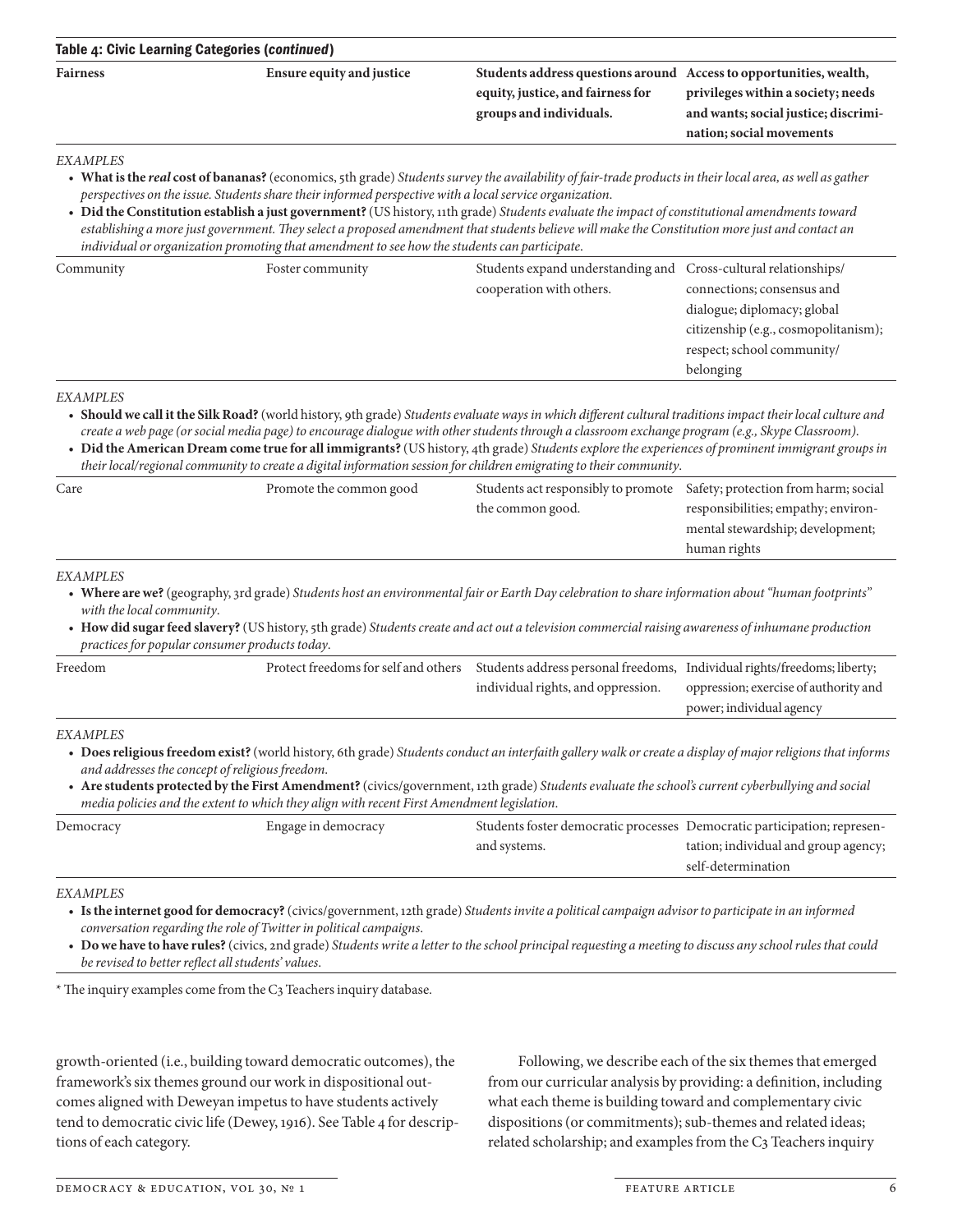collection. Again, it is these six themes that emerged most prominently (and most frequently) from our inductive and deductive analysis of the data—taken together, they serve as a powerful framework to guide instructional pedagogy for social studies inquiry in ways that are supportive of democratic education.

# *Knowledge-Building*

When students engage in knowledge-building civic action, they demonstrate a disposition committed to pursuing accuracy, truth, and increased access to factual information. What sets this theme apart from other civic themes is that it does not position the pursuit of knowledge as being for the sake of knowledge alone. Instead, the knowledge-building theme reflects a commitment to promote access to accurate knowledge, for themselves and others. Common sub-themes that emerged include: digital literacy (also often termed information or media literacy); truth and transparency; access to factual information; dispelling or fighting false information; promoting knowledge and knowledge-seeking; preserving the past (e.g., oral histories, engaging in disciplinary practices); and challenging false representations of history (e.g., dominant historical narratives, public memorials).

The knowledge-building civic theme provides space for students to apply disciplinary, critical, and information literacies to uncover and evaluate knowledge and consider how they contribute to dialogue: how history is documented, the ways in which dominant narratives overshadow marginalized voices, and their agency toward fixing any gaps. Such skills should be privileged in contemporary social studies instruction, given the preponderance of historical narratives that have served to silence marginalized groups (e.g., Loewen, 2008; Shear, 2015; Takaki, 2008; VanSledright, 2002). By uncovering and elevating hidden histories, students' civic actions position them to build and expand inclusive historical knowledge. Likewise, knowledge-building allows students to bring source literacy into a civic space. Evaluating and making use of sources is a foundational disciplinary literacy (e.g., Monte-Sano, 2016; Wineburg, 1991). Opportunities to elevate credible information and dispel inaccurate information has been documented to promote both increased online political engagement and exposure to diverse viewpoints as well as to increase the likelihood that students themselves will correctly distinguish between accurate and inaccurate online content (Kahne et al., 2012; Kahne & Bowyer, 2017). When students scrutinize (and apply) sources of information as a form of civic action, students have a pathway to build their own disciplinary knowledge while sharing that knowledge with others.

This theme emerged 24 times across our thematic analysis. An illustrative example of this civic theme can be seen in a fourthgrade inquiry on the history of slavery, where students explore state history through a question—*How did slavery shape my state?*—and then evaluate public memorials in their community and the extent to which they tell the state's history of slavery (C3Teachers.org, 2016). In the inquiry, students examine public discussions about two statues of enslavers placed on a former slave auction site. Students consider what stories are told, and not told, at the site and then write recommendations as to what should be

done to better tell these histories. A similar inquiry could ask students to evaluate their textbook and contact the publisher about proposed revisions. Both action tasks position students to surface hidden histories and build individual and community knowledge—important elements of healthy participation of life in a democratic republic.

# *Fairness-Building*

Students engage in fairness-building tasks when they demonstrate a disposition committed to ensuring equity and justice. They address questions about equity, justice, and fairness for groups and individuals. This theme often takes a critical stance in that students apply the lens of fairness to consider distribution and access to wealth, opportunities, and privileges within society. It also includes questions around needs and wants, problematizing what is and should be "fair." It is important to note that this stance is not definitively a critical stance, as *fairness* can be interpreted in many ways (Haidt, 2012).

Much civic learning scholarship advocates for civic learning opportunities with attention to social justice, discrimination, and social movements, as well as service-learning—all of which has been found to contribute positively to students' academic success (e.g., Dee & Penner, 2016; Mirra, 2018). Though many teachers today have expressed fear about teaching politics or being too political with their social studies teaching (DiGiacomo et al., 2021), avoidance of questions around inequity and global responsibilities leave individualist ideas and inequitable systems unchallenged (Andreotti, 2011; Knight Abowitz & Harnish, 2006). Clay and Rubin (2020) have argued that students' own lived experiences provide ample fodder for civic learning through a critically relevant civics lens that allows students to use their out-ofschool resources to navigate and take action against injustice in their own lives.

The fairness theme emerged 18 times in our analysis. An example of this civic theme can be seen in an 11<sup>th</sup>-grade inquiry on the U.S. Constitution, framed by this compelling question: *Did the Constitution establish a just government?* Students research the efforts since 1787 to make the Constitution more just through the amendment process (C3Teachers.org, 2015a). They evaluate the extent to which proposed amendments could have contributed to a more just Constitution. Students act by contacting an individual or organization promoting the amendment to see how they can participate. Through this action task, students are evaluating policy with an explicit lens of "justice," providing a pathway to foster a more fair society.

# *Community-Building*

In civic action tasks that are community-building, students demonstrate a disposition committed to fostering community by expanding their understanding and cooperating with others. These tasks include learning from, and listening to, one another through discussions or shared dialogue; building relationships across difference; and fostering community understanding.

Building community can be local or global in scope. On a smaller scale, a community can include the school or classroom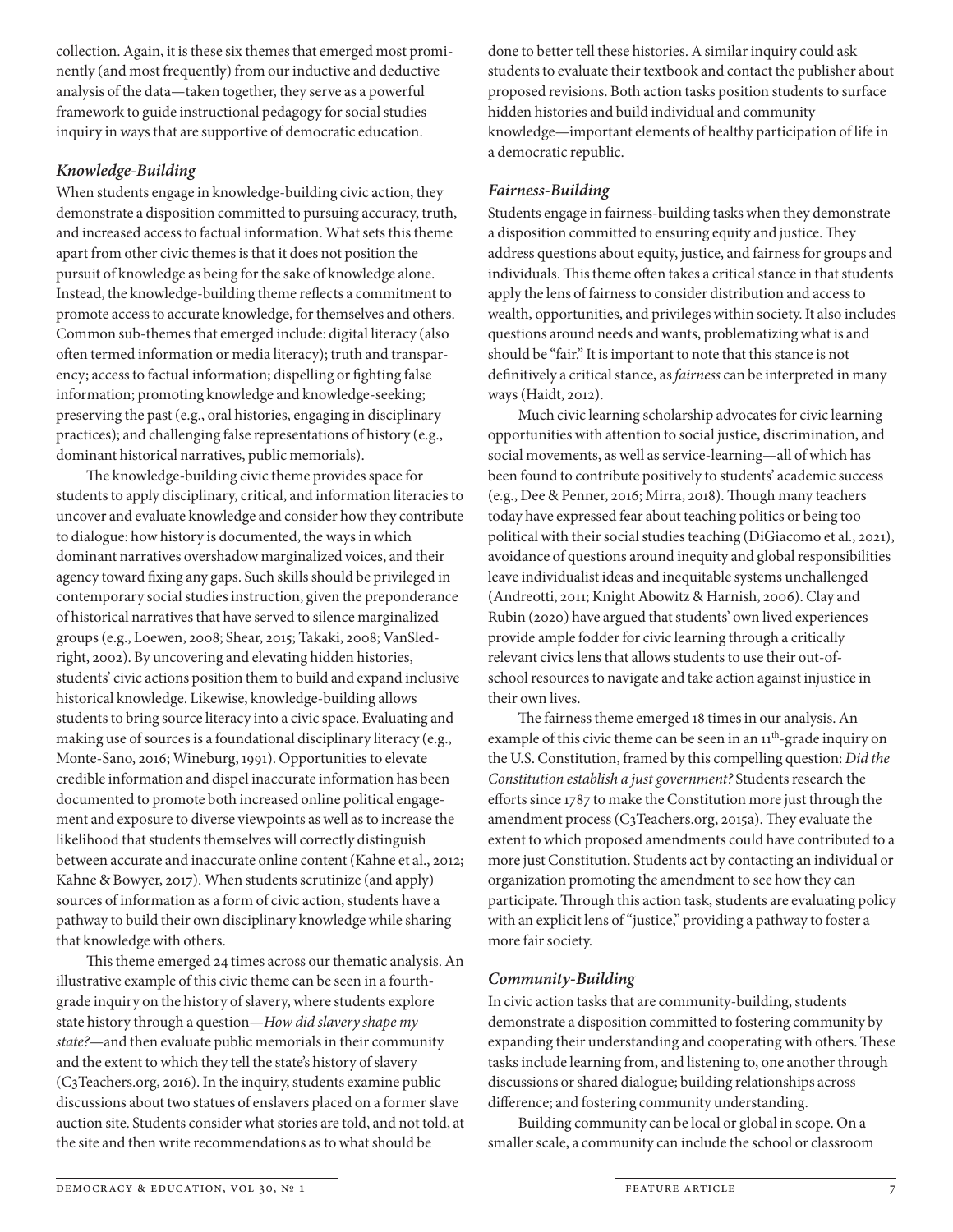climate. Because high-quality civic learning opportunities encourage teamwork, collaboration, problem-solving, and respectful dialogue with peers, instilling a culture of civic learning can support schools in building a positive school climate. Studies have shown how students who attend schools with positive school climates can develop a positive sense of belonging, connection to peers, trust in institutions, and, eventually, healthier engagement in the broader society and its democratic system (Flanagan et al., 1998). As a microcosm of larger society, these civic tasks also offer an opportunity to address racial/ethnicity-based divisions within a school community (Tatum, 2003). Likewise, the importance of fostering democratic practices, including deliberation and civil discourse, where students engage in collaborative discussions, contributes to building respectful democratic community spaces (Hess & McAvoy, 2015; Levine, 2013).

Several inquiries demonstrate community-building on a global scale, reflecting tenets of global citizenship, such as international cooperation, diplomacy, cosmopolitanism, and commitments to pluralist understandings (Appiah, 2006; Noddings, 2013; Nussbaum, 2009). These inquiries ask students to take action concerning international relationships, bridging the diplomatic tensions of the past to those in the present.

This theme emerged 29 times in the analysis. A ninth-grade inquiry on the Silk Road illustrates how the civic theme of community-building can connect the historical content to modern civic spaces. The compelling question—*Should we call it the Silk Road?*—raises the question of the larger cultural exchanges that emerged from the Silk Road, surfacing questions around globalization and the creation of a global community (C3Teachers.org, 2015d). The action task has students apply their learning by encouraging additional international dialogue through a Skype (or similar) classroom connection. The cultural exchanges discussed in the inquiry should be carried forward in the action task, where students connect with others and grow in their understanding of a global community.

# *Care-Building*

In tasks that are care-building, students demonstrate a disposition committed to acting on their social responsibilities by helping others, mitigating harm, and promoting the common good. These tasks can include addressing safety and harm experienced by individuals and communities, as well as tasks related to environmental stewardship, development, sustainability, and human rights.

Promoting care of others framed as "the common good" is frequently identified as a purpose of social studies education (e.g., Beane & Apple, 2007; Barton & Levstik, 2004; NCSS, 2013). Commitment to human rights, specifically, fosters empathy and challenges inequitable systems (Lévesque, 2008; Nussbaum, 2009; Parker, 2018). The care-building theme also extends to caring for the environment through environmental stewardship. Environmental concerns are particularly pressing civic issues where students can consider the interplay of political policy, justiceorientations, and ecological crises (Fry & O'Brien, 2015; Kissling & Bell, 2019; Mitra & Serriere, 2015).

The care theme emerged 19 times across our thematic analysis. Using a compelling question—*How did sugar feed slavery?*—a fifth-grade inquiry connects the history of enslavement in the western hemisphere to modern human rights issues (C3Teachers .org, 2015b). To stage the inquiry, students complete a think-pairshare to determine if popular consumer products they use may be produced through inhumane means. After exploring the ways in which sugar production and slavery grew, or the way sugar "fed" the growth of slavery in the inquiry, students determine the severity of the potentially inhumane production practices for the popular consumer products they identified then create a commercial to raise awareness of inhumane production practices. Students, and their audience, can decide to support or stop use of the product.

# *Freedom-Building*

Freedom-building civic action tasks have students demonstrate a disposition committed to protecting freedoms for self and others. Students address issues around individual rights and oppression. These tasks can include problematizing ideals (e.g., freedom, liberty) while also considering individual and group agency and relationships with authority and power.

Freedom is a powerful theme of social studies, particularly in United States history education (VanSledright, 2008). Freedom can be considered in terms of government overreach (Knight Abowitz & Harnish, 2006) as well as in inequitable forms of citizenship where members of society do not all have equal access to freedoms, either as encoded in law or in social practice (e.g., Banks, 2017; Bell, 1992). In this inquiry collection, the freedoms listed in the U.S. Constitution's Bill of Rights frequently serve as a framework for the informed action tasks, including a consideration of students' freedom of speech, religion, and privacy. It is important to note that freedom-building tasks position students as advocates for themselves and others. An uncomplicated form of freedom-building focused solely on the individual can reinforce perspectives that champion only one's own individual rights but does not necessarily emphasize responsibility to combat the status quo and ensure rights for all (Gaudelli, 2009; Knight Abowitz & Harnish, 2006).

This theme emerged 10 times in the analysis. A ninth-grade world history inquiry—*How "magnificent" was Suleiman?* demonstrates the freedom-building theme's application to a global context (C3Teachers.org, 2015c). Students explore the Ottoman Empire during the 16th century, considering the positive and negative impacts Suleiman had on the region. One important theme of the inquiry relates to the level of religious freedom and autonomy afforded to minority groups. In the informed action task, students can apply their knowledge of the relationship between religion and governments by researching this relationship in modern-day Turkey. This exploration can include the role of religious freedom in Turkey's bid for membership in the European Union. Students act by crafting a class position statement concerning this freedom issue and sharing it with the European Commission, the European Union's executive body, which is responsible for the decision. In so doing, what freedom means and how to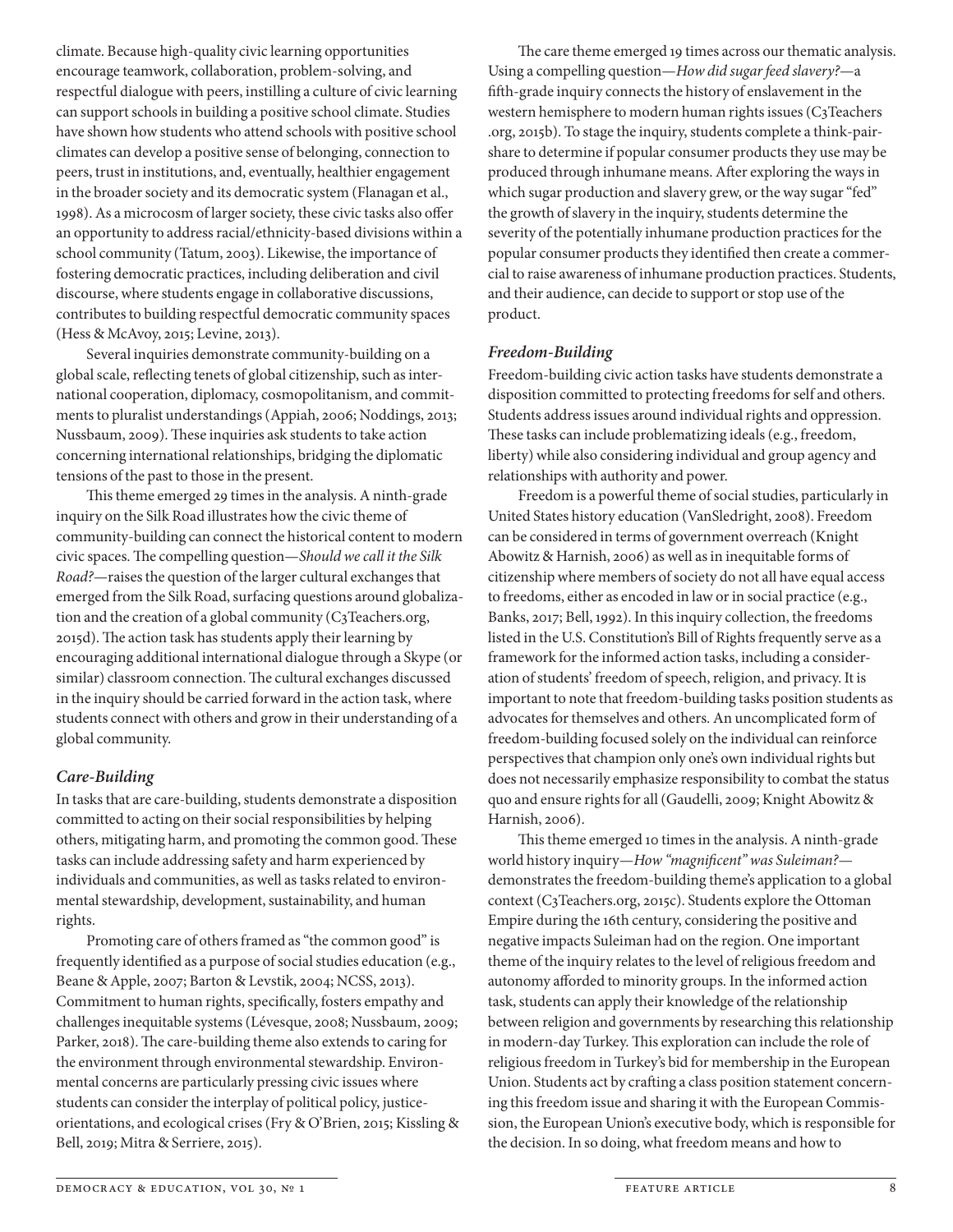cultivate and ensure it moves from an abstract social studies term to a process that students engage in and work together toward.

# *Democracy-Building*

Students engage in democracy-building when they demonstrate a disposition committed to fostering democratic processes and systems. These themes include democratic participation, representation, individual and group agency in political processes, self-determination, and global democratic practices. Contexts for democracy-building can be at various levels, from school-based practices to global democratic bodies (e.g., the United Nations). Democracy and democratic practices are at the core of the dispositions of this article. All the other themes presented in this research (i.e., knowledge, fairness, community, care, freedom) are part and parcel to a democratic education and associated democratic dispositions. What distinguishes democracy-building tasks in this category is the explicit central focus on building and maintaining well-functioning democratic systems and processes.

Though there is overlap with other themes, we find it valuable to call out democracy-building as a discrete category to emphasize democratic systems and governing structures. Tasks may promote freedom or fairness more broadly, but democracybuilding tasks focus explicitly on ensuring seats are at the political table. This is important because studies have shown that students need practice engaging in democratic processes, including formal democratic institutions (Kahne & Sporte, 2009; Niemi, 2012; Westheimer & Kahne, 2003). Likewise, students who engage in governance activities are more likely to participate in future civic and political action (Reichert & Print, 2017). In addition, Middaugh (2015) found that when students had opportunities to learn how to become involved in politics, they were significantly more likely to report feeling more engaged in school.

The democracy theme surfaced 20 times in our analysis. To further explain the distinguishing features of this theme, consider the 12th-grade inquiry: *What ended apartheid?* (C3Teachers .org, 2015e). Democracy-building is woven throughout the inquiry, as students evaluate political participation by investigating who brought change to South Africa: Nelson Mandela, South African organizations, or international organizations. Political participation is the central focus. The action task continues the theme by having students assess how the South African government, citizens, or other organizations responded to a modern challenge of post-apartheid life. Students take action by creating a position statement about what United States citizens can do to respond to the challenge and support democratic practices. This task reflects several of the civic themes. Though students are considering current challenges in post-apartheid South Africa—surfacing questions around care, fairness, freedom, and community—they are not tasked with evaluating how harmful, unfair, free, or divisive the challenge is. Instead, they are evaluating the challenge through a lens of democratic practices. Thus, this inquiry is categorized as democracy-building as the action task centers students' evaluation around healthy and democratic political participation.

# Application of Framework

Using the C3 Teachers inquiry collection, we identified six thematic categories, representing civic dispositional and civic learning outcomes. Using these themes to connect curricular content to authentic civic concerns, coupled with rigorous content learning, supports transference of knowledge to authentic, informed civic action opportunities. As noted, we frame these themes as building to emphasize the collective practices and a growth-oriented approach to civic engagement. These themes are civic values that all citizens can (ostensibly) agree upon, though interpretations vary greatly—providing a common understanding or metric from which students can evaluate civic concerns, beyond partisan rhetoric and talking points.

Our hope with this framework is to offer a tool for teachers and instructional designers to employ a pedagogical shift for the relationship between students, civic learning, and curricular content: Rather than content as something needed to be known for an exam or other academic assessment, content can be the springboard for taking informed civic action toward building a better world. Civic dispositions, then, both guide and are the aim of learning by providing new meaning to arguments and actions that students take within and beyond the four walls of their classrooms. To demonstrate application of this civic dispositions framework, we describe two examples that apply these dispositional themes to curriculum design. First, we provide ways in which different civic themes can apply to an ancient history unit, surfacing multiple ways democratic dispositions can be emphasized and frame students' civic action tasks. Second, we show how a civic theme can be looped across units in a course, creating a consistent thread of informed civic action throughout the academic year.

For the purposes of exploring how the framework might be applied in practice, we draw upon the social studies curriculum framework for developing democratic classrooms used by Jefferson County Public Schools (JCPS) in Louisville, Kentucky. The curriculum operationalizes Kentucky's social studies standards, which are aligned to the *C3 Framework* (DiGiacomo et al., 2021). Learning is structured around dispositional mindsets, inquiry processes, argumentation, and then application through action. Each unit includes a Taking Informed Action task, providing teachers an example task that applies the unit to an authentic modern civic context.<sup>3</sup> See Box 1 for a graphical representation of how teachers in JCPS are asked to structure their students' social studies learning.

# Knowledge-Building, Fairness-Building, and Community-Building in World History

Using a 6th-grade world history unit from the Development of Civilizations (3500 BCE-600CE) course, we demonstrate the ways our framework can help surface multiple authentic civic learning opportunities that complement content-specific learning. According to the Kentucky Academic Standards, in this course,

<sup>3</sup> Many inquiry units in the JCPS curriculum were built upon inquiries in the C3 Teacher collection.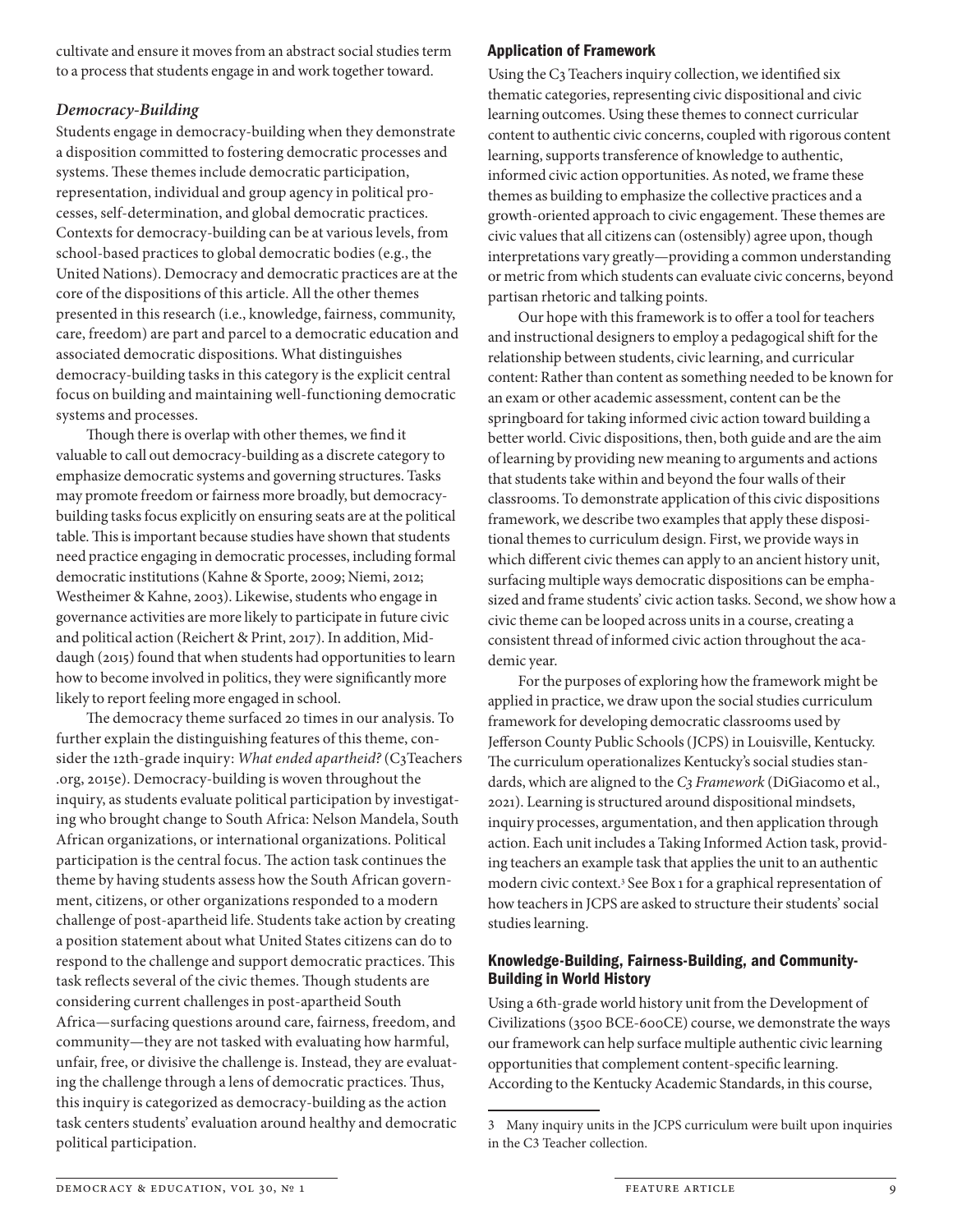

sixth graders "investigat[e] the emergence and development of civilizations in River Valley Civilizations . . . and Classical Empires between 3500 BCE-600 CE" (KDE, 2019, p. 97). Through understanding the ancient world, "students develop an appreciation for the foundations of the modern world" (KDE, 2019, p. 97). The chosen unit's materials address the standards' noted themes and concepts by focusing on the development of governments, laws, hierarchies, and religion through comparing Egypt and Mesopotamia, framed by this compelling question: *How did power shape the development of civilizations?*<sup>4</sup>

Following, we describe different examples of how civic action tasks for this inquiry topic can use three civic learning dispositions: knowledge-building, fairness-building, and community-building. Students may have opportunities to consider the past in consideration of all six of the civic dispositional themes, as these dispositions are not wholly distinct from one another. For this work, the examples described show how emphasizing a dispositional theme demonstrates distinct approaches to civic action using the inquiry unit's content.

For a knowledge-building action task in this unit on Egypt and Mesopotamia, students would consider what they know and don't know about their community's past, particularly focusing on the theme of power from the inquiry. To act, students could first examine artifacts or local histories of their region, considering what they say (or don't say) about how people lived in different historical periods. Students could then evaluate how well an organization (e.g., museum) explains the artifact in terms of discussions of power, whether economic, social, or political. Finally, students can take action by writing the organization and sharing their informed perspective about the needed revisions, if any.

For a fairness-building action task, students could connect the inquiry's theme of power to rules and laws. In this unit, students explore legal systems (e.g., Hammurabi's Code) and consider how fair or just these systems were. To apply this content to a modern issue, students could evaluate the fairness of school rules or local/ state/federal laws. In a school context, students can review the

school rules and determine the positive and negative consequences of a rule. Using the rule's consequences, students then assess whether the rule is fair and just. If the rule is deemed beneficial and fair, students could create a school campaign to share why it is beneficial and encourage fellow students to follow the rule. If the rule needs revision or is deemed detrimental and unfair, students can ultimately write and share out a suggested change to then share with stakeholders (e.g., classmates, administrators, district leaders).

For a community-building action task, students could consider how ancient civilizations maintained social divisions and use that learning to break down the barriers that divide communities today. In this unit, students explore the ways that ancient civilizations exercised power by physically dividing people and/or controlling their actions. These divisions could be palaces, reserved for elites; walls to enclose areas; as well as rules and customs about sacred spaces. To apply this content to their own lives, students could first discuss the spatial divisions within the school building (e.g., what groups of students sit in different areas of the lunchroom, hallways designated for different grades or student groups). Students could then evaluate the extent to which these official or unofficial divisions impact the school community or promote division. To act, students might ultimately organize a school activity (e.g., mix-it-up lunch) to encourage students to create and maintain more inclusive spaces for all students.

By using a dispositional theme to frame the curriculum design, the unit's content is now purposeful, oriented toward a democratic outcome. This simple, yet powerful, pedagogical move positions social studies learning toward a democratic purpose and positions students to civically engage in an informed, meaningful way.

# *Care-Building across a U.S. History Course*

For the fifth-grade course of study centered on U.S. history, 5th Grade: Colonization to Constitution 1600–1877, students examine "the conflict and compromise that resulted from migration and settlement to understand the tensions and factors that led to the fight for independence and the establishment of the United States" (KDE, 2019, p. 84). In the JCPS curricular resources, each unit's civic application task can be readily framed around care-building, the dispositional commitment to ensure equity and justice. Returning to care as a theme across each unit's civic task surfaces questions around equity and justice across space and time, providing multiple opportunities to problematize care and harm in modern concerns. By looping this theme across units, students are not only transferring knowledge to multiple contexts, they are building their competencies toward multiple forms of civic participation (Parker & Lo, 2016; Swan et al., 2019). Again, these examples show elements of all the civic themes; however, they demonstrate how a care-building focus can frame civic action across the course content.

In the first unit of study for the JCPS district, this compelling question—*if we live in the present, why should we care about the past?*—frames students' explorations into the ways in which the past informs the present and how the present shapes

<sup>4</sup> The curricular materials provided by JCPS is not a comprehensive curriculum, meaning it is not composed of individual daily lesson plans or prescribed instruction. Rather, it provides standards-aligned materials to support teachers' curriculum construction.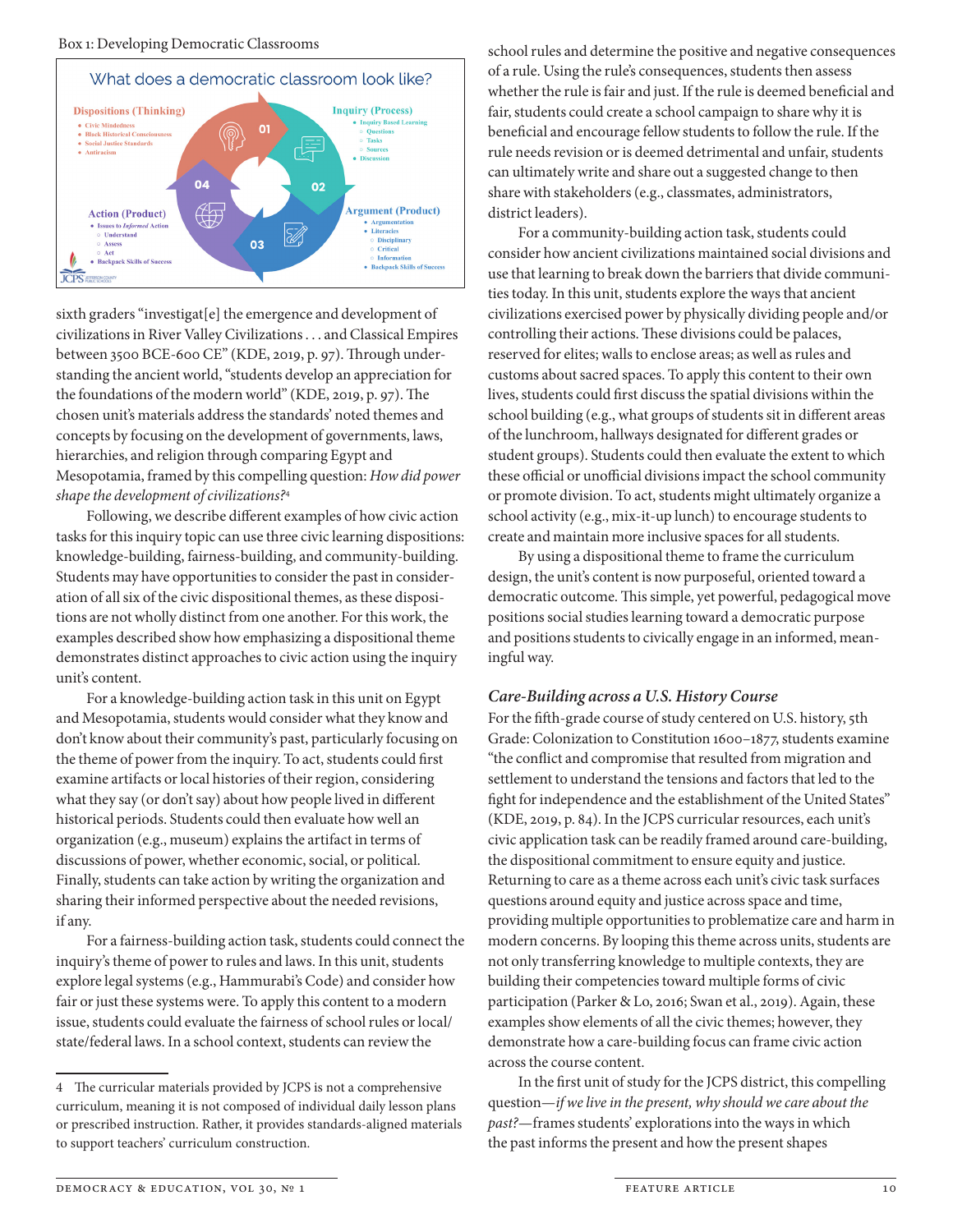investigations of the past. This first unit is meant to be an overview of the time allotted for fifth grade, with examinations of the past and present. The JCPS curriculum's suggested civic action task has students explore the causes and effects of a major event in the local community. This event can be of the recent past, as well as an historical event students want to address (e.g., the city's founding; community's history of enslavement; local civil rights movement). Students can evaluate the consequences of the event, including who benefitted, who was put at risk, and whether the event contributed to the community's common good. Based on this assessment, students could then invite a local politician or community leader to class to discuss the event. If the event is not being addressed at the community-level, students might discuss with the speaker ways in which they can surface this history and/or students' role in fostering the common good of the whole community.

The third unit tackles American colonization with this compelling question: *How can power lead to oppression? (1650–1763)*. The civic action task proposes that students research a modern-day example of how one of the inquiry's featured marginalized groups address oppression, legal/social limitations, or unfair conditions. To assess the issue, students evaluate the care or harm incurred by the group and how advocacy or civic organizations are addressing the concern. Students act by sharing the organization's message (or their own message), describing it through the lens of promoting the common good.

In the fifth unit, students answer this question: *How does conflict lead to change? (1774–1776)*. Students learn about a recent protest movement in their community/region. Using language from the Declaration of Independence ("life, liberty, and the pursuit of happiness"), students assess the protest movement by considering their message through the lens of care of all community members. Students could then take action by creating a public service announcement about the issue, sharing their informed perspective on the school website or on the morning announcements.

By applying the care-building lens to this course curriculum, the study of history is positioned clearly as a means to consider how citizens act responsibly to promote the common good. Connecting past to present, then, affords students an authentic way of applying inquiry learning to modern concerns, preparing them for responsible democratic participation.

# Limitations

There are limitations to this study. First, our analysis used the *C3 Framework* and the C3 Teachers inquiry collection as its primary source of data to conceptualize the democratic principles embedded within, and as a potential heuristic for, amplifying authentic civic learning and engagement. To be sure, the C3 Teachers collection is but one of many contemporary social studies curricular resources available for teachers. Subsequent studies would do well to look across multiple sets of curricular resources, including those made and enacted by teachers, with similar guiding questions. The available resources at C3 Teachers are limited in that they are not externally vetted, nor are they a comprehensive

curriculum—though the subject options are numerous, they do not reflect all that would be taught in a social studies classroom.

Next, we see a grave need for empirical studies that investigate ideally through ethnographic, observation based-methods—how students experience social studies teaching that leads with civic dispositions as the ethos and telos of inquiry. The question of student experience, to be clear, remains outside of the scope of the present work. However, it has been our hope in this article to offer the civic dispositions framework as a pedagogical heuristic for how to bridge civic inquiry, learning, and action toward more democratic ends.

# Conclusion

We embarked on this research at a time when there is a need not just to know things but to think about what we know, how we view the world, and what we do with what we know. The purpose of this study was to examine if, and how, existing social studies curricular resources could support democracy-enhancing civic learning and engagement. In offering a framework of civic dispositions, this work seeks to operationalize civic learning by connecting classroom learning to an authentic civic concern, making social studies a routine opportunity for civic engagement. If adopted, this framework has the potential to not only address how civic learning can appear in curriculum, but also serve as a tool for teachers to support students in applying what they learn through civic experiences—designed to lead to a more humane and democratic world.

We leaned on the Taking Informed Action component of *C3 Framework*–aligned materials, where the "informed," fortunately, does a lot of heavy lifting. To be sure, people "take action" all the time in ways that are antidemocratic. Likewise, encouraging students to take action on things that are important to them, without emphasizing the process of being informed, can reinforce the promotion of ignorance (and misinformation), rather than building and acting upon sound knowledge. Though teachers may not be able to completely divorce classroom content from partisanship (whether well-intended or not), this framework, inspired by the unifying values identified in Moral Foundations Theory, provides a means to connect learned classroom content to modern concerns by focusing on the democratic values that unite us, rather than divide us.

That is not to say that learning grounded in these dispositions will necessarily result in unified opinions, nor will they completely eliminate students' predisposition to rely on the easily accessible (mis)information on the internet and their social networks. However, what the themes do provide is a reminder of the shared dispositional values and ethics that are to be expected of individuals living in a civil democratic society and, likewise, connect those dispositions to the necessary rigorous process that informs how we interpret and assess "the facts," whether in the ancient past or in modern contexts. Rather than avoid everything that may appear controversial or outwardly political, teachers would do well to focus on how civic dispositions allow students to take these topics head-on and draw upon their knowledge to do so. In so doing, students can focus on their shared dispositional commitments, rather than on partisan rhetoric or party affiliation.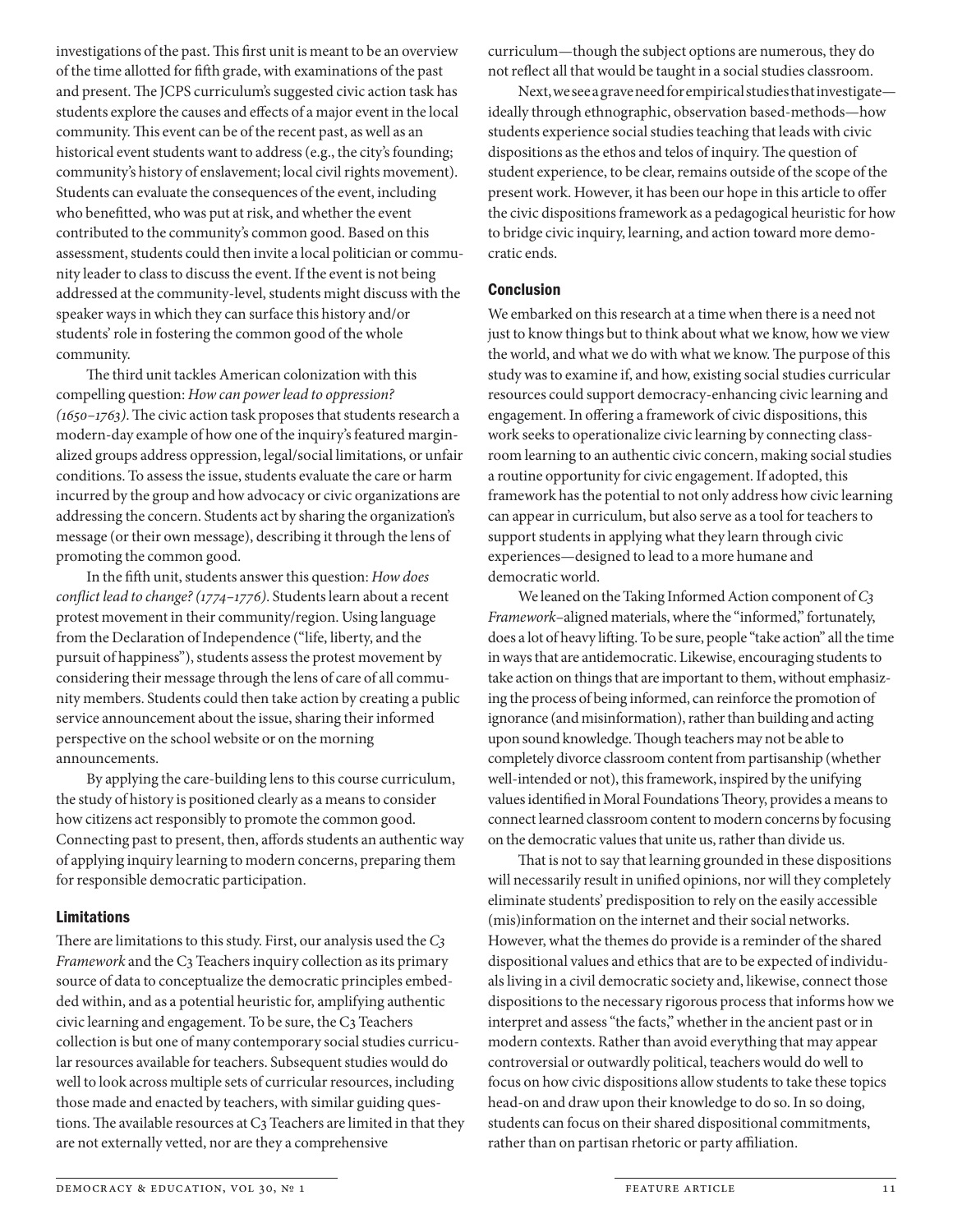We respect the autonomy that teachers have, especially in a locally controlled state as our own, to design and enact curriculum in ways that are responsive to their students' needs. At the same time, we posit that by intentionally reorienting and situating social studies learning by, and through, civic dispositions, a more pluralistic and inclusive society is within reach. Despite the hyper polarized political climate that characterizes the current moment in our history, we argue that building toward knowledge, fairness, community, care, freedom, and democracy, are ideas that, perhaps, we can all support.

#### References

Andreotti, V. (2011). *Actionable postcolonial theory in education*. Palgrave Macmillan.

- Appiah, K. A. (2006). *Cosmopolitanism: Ethics in a world of strangers*. W. W. Norton & Company.
- Banks, J. A. (2017). Failed citizenship and transformative civic education. *Educational Researcher*, *46*(7), 366–377. https://doi.org/10.3102%2F0013189X17726741.
- Barton, K. C., & Levstik, L. S. (2004). *Teaching history for the common good*. Lawrence Erlbaum Associates.
- Barton, K. C., & Levstik, L. S. (2008). History. In J. Arthur, I. Davies, & C. Hahn (Eds.), *The SAGE handbook of education for citizenship and democracy*. Sage Publications.
- Baumann, P., & Brennan, J. (2017). State civic education policy: Framework and gap analysis tool. https://www.ecs.org/state-civic-education-policy-framework/.
- Beane, J. A., & Apple, M. W. (2007). The case for democratic schools. In M. W. Apple & J. A. Beane (Eds.), *Democratic schools: Lessons in powerful education* (pp. 1–29). Heinemann.
- Bell, D. (1992). *Faces at the bottom of the well: The permanence of racism*. Hachette UK.
- Braun, V., & Clarke, V. (2006). Using thematic analysis in psychology. *Qualitative research in psychology*, *3*(2), 77–101. https://doi.org/10.1191/1478088706qp063oa.
- C3Teachers.org. (2015a). *Did the Constitution establish a just government?* http:// c3teachers.org/inquiries/constitution/.
- C3Teachers.org. (2015b). *How did sugar feed slavery?* https://c3teachers.org/inquiries/ slavery/.
- C3Teachers.org. (2015c). *How "magnificent" was Suleiman?* http://www.c3teachers.org/ inquiries/ suleiman/
- C3Teachers.org. (2015d). *Should we call it the Silk Road?* https://c3teachers.org/inquiries/ silk-road/
- C3Teachers.org. (2015e). *What ended apartheid?* https://c3teachers.org/inquiries/ apartheid/.
- C3Teachers.org. (2016). *How did slavery shape my state?* http://c3teachers.org/inquiries/ slavery-shape-state/.
- Campbell, D. E. (2012). Introduction. In D. E. Campbell, M. Levinson, & F. M. Hess (Eds.), *Making civics count: Citizenship education for a new generation* (pp. 1–14). Harvard Education Press.
- Castro, A. J., & Knowles, R. T. (2017). Democratic citizenship education: Research across multiple landscapes. In M. M. Manfra & C. M. Bolick (Eds.), *The Wiley handbook of social studies research* (pp. 287–318). John Wiley & Sons, Inc.
- Castro, A. J., & Muente, K. A. (2016). Expanding civic worldviews: Teaching for citizenship in an alternative school setting. In A. R. Crowe & A. Cuenca (Eds.), *Rethinking Social Studies Teacher Education in the Twenty-First Century* (pp. 243–263). Springer International Publishing.
- Clay, K. L., & Rubin, B. C. (2020). "I look deep into this stuff because it's a part of me": Toward a critically relevant civics education. *Theory & Research in Social Education*, *48*(2), 161–181. https://doi.org/10.1080/00933104.2019.1680466.
- Dee, T., & Penner, E. (2016). *The causal effects of cultural relevance: Evidence from an ethnic studies curriculum*. CEPA Working Paper No. 16–01. Stanford Center for Education Policy Analysis.
- Dewey, J. (2012). *Democracy and education*. Simon & Brown. (Original work published 1916)
- DiGiacomo, D., Hodgin, E. Kahne, J., & Trapp, S. (2021). Civic education in a politically polarized era. *Peabody Journal of Education*, *96*(3), 261–274. https://doi.org/10 .1080/0161956X.2021.1942705.
- Felton, M., Garcia-Mila, M., Villarroel, C., & Gilabert, S. (2015). Arguing collaboratively: Argumentative discourse types and their potential for knowledge building. *British Journal of Educational Psychology*, *85*(3), 372–386. https://doi.org/10.1111/bjep .12078.
- Flanagan, C. A., Bowes, J. M., Jonsson, B., Csapo, B., & Sheblanova, E. (1998). Ties that bind: Correlates of adolescents' civic commitments in seven countries. *Journal of social issues*, *54*(3), 457–475. https://psycnet.apa.org/doi/10.1111/0022-4537 .771998077.
- Fraker, J., Muetterties, C., Swan, G., & Swan, K. (2019). Can the civics test make you a good citizen? Reconciling the civics test with inquiry-based instruction. *Social Education*, *83*(6), 343–349.
- Fry, S. W., & O'Brien, J. (2015). Cultivating a justice orientation toward citizenship in preservice elementary teachers. *Theory & Research in Social Education*, *43*(3), 405–434. https://doi.org/10.1080/00933104.2015.1065530.
- Garcia, A. G., McGrew, S., Mirra, N., Tynes, B., & Kahne, J. (2021). Rethinking digital citizenship: Learning about media, literacy, and race in turbulent times. In C. Lee, G. White., & D. Dong (Eds.), *Educating for civic reasoning and discourse. Committee on civic reasoning and discourse* (pp. 319–352). National Academy of Education. https://naeducation.org/wp-content/uploads/2021/03/Chapter-7.pdf.
- Gaudelli, W. (2009). Heuristics of global citizenship discourses towards curriculum enhancement. *Journal of Curriculum Theorizing*, *25*(1), 68–85.
- Gould, J., Jamieson, K. H., Levine, P., McConnell, T., & Smith, D. B. (2011). *Guardian of democracy: The civic mission of schools*. https://www.carnegie.org/media/filer \_public/ab/dd/abdda62e-6e84-47a4-a043-348d2f2085ae/ccny\_grantee\_2011 \_guardian.pdf.
- Grant, S. G. (2007). High-stakes testing: How are social studies teachers responding?. *Social Education*, *71*(5), 250.
- Grant, S. G., & Gradwell, J. M. (Eds.). (2010). *Teaching History with Big Ideas: Cases of Ambitious Teachers*. Lanham, MD: Rowman & Littlefield Education.
- Grant, S. G., Swan, K., & Lee, J. (2017). *Inquiry-based practice in social studies education: Understanding the Inquiry Design Model*. Routledge.
- Hahn, C. L., & Alviar-Martin, T. (2008). International political socialization research. In L. S. Levstik & C. A. Tyson (Eds.), *Handbook of Research in Social Studies Education* (pp. 81–108). Routledge.
- Haidt, J. (2012). *The righteous mind: Why good people are divided by politics and religion*. Vintage.
- Hess, D. E., & McAvoy, P. (2015). *The political classroom: Evidence and ethics in democratic education*. Routledge.
- Hess, D. E., Stone, S., & Kahne, J. (2015). Should high school students be required to pass a citizenship test? *Social Education*, *79*(4), 173–176.
- Hodgin, E., & Kahne, J. (2018). Misinformation in the information age: What teachers can do to support students. *Social Education*, *82*(4), 208–212.
- Kahne, J., Lee, N. J., & Feezell, J. T. (2012). Digital media literacy education and online civic and political participation. *International Journal of Communication*, *6*, 1–24.
- Kahne, J., & Middaugh, E. (2008). *Democracy for some: The civic opportunity gap in high school*. Working Paper 59. Center for Information and Research on Civic Learning and Engagement (CIRCLE).
- Kahne, J., & Bowyer, B. (2017). Educating for democracy in a partisan age: Confronting the challenges of motivated reasoning and misinformation. *American Educational Research Journal*, *54*(1), 3–34. https://doi.org/10.3102%2F0002831216679817.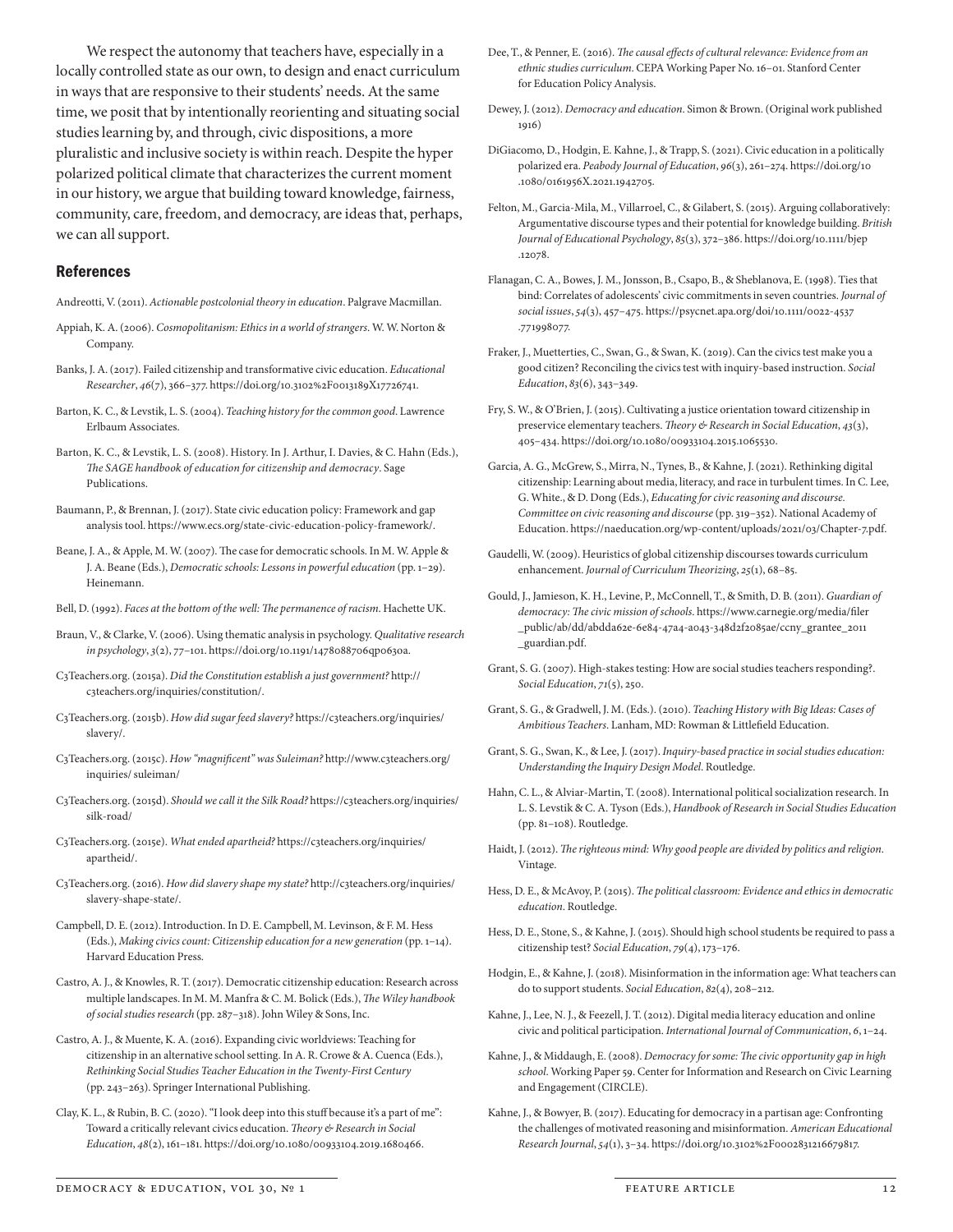- Kahne, J., & Sporte, S. (2009). Developing citizens: The impact of civic learning opportunities on students' commitment to civic participation. In M. Print & H. Milner (Eds.), *Civic Education and Youth Political Participation* (pp. 159–186). Brill Sense.
- Kahne, J., Crow, D., & Lee, N. J. (2013). Different pedagogy, different politics: High school learning opportunities and youth political engagement. *Political Psychology*, *34*(3), 419–441. https://doi.org/10.1111/j.1467-9221.2012.00936.x.
- Kentucky Department of Education (KDE). (2019). Kentucky Academic Standards for Social Studies. https://education.ky.gov/curriculum/standards/kyacadstand/ Documents/Kentucky\_Academic\_Standards\_for\_Social\_Studies\_2019.pdf.
- Kissling, M. T., & Bell, J. T. (2020). Teaching social studies amid ecological crisis. *Theory & Research in Social Education*, *48*(1), 1–31. https://doi.org/10.1080/ 00933104.2019.1673267.
- Klein, E. (2020). *Why we're polarized*. Simon and Schuster.
- Knight Abowitz, K., & Harnish, J. (2006). Contemporary discourses of citizenship. *Review of Educational Research*, *76*(4), 653–690. https://doi.org/10.3102 %2F00346543076004653.
- Kuhn, D., & Crowell, A. (2011). Dialogic argumentation as a vehicle for developing young adolescents' thinking. *Psychological Science*, *22*(4), 545–552. https://doi.org/10.1177 %2F0956797611402512.
- LeCompte, K., Blevins, B., & Riggers-Piehl, T. (2020). Developing civic competence through action civics: A longitudinal look at the data. *The Journal of Social Studies Research*, *44*(1), 127–137. https://doi.org/10.1016/j.jssr.2019.03.002.
- Lévesque, S. (2008). *Thinking historically: Educating students for the twenty-first century*. University of Toronto Press.
- Levine, P. (2012). Education for a civil society. In D. E. Campbell, M. Levinson, & F. M. Hess (Eds.), *Making civics count: Citizenship education for a new generation* (pp. 37–56). Harvard Education Press.
- Levine, P. (2015). *We are the ones we have been waiting for: The promise of civic renewal in America*. Oxford University Press.
- Levinson, M. (2014). Action civics in the classroom. *Social Education*, *78*(2), 68–72.
- Levinson, M., & Levine, P. (2013). Taking informed action to engage students in civic life. *Social Education*, *77*(6), 339–341.
- Levstik L.S. & Barton K.C. (2008). *Researching history education: Theory, method, and context*. Taylor & Francis.
- Loewen, J. W. (2008). *Lies my teacher told me: Everything your American history textbook got wrong*. The New Press.
- Middaugh, E. (2015). Supporting school engagement in Oakland high schools. *Educating for Democracy in the Digital Age* (EDDA). [Research Summary No. 3]
- Mirra, N. (2018). *Educating for empathy: Literacy learning and civic engagement*. Teachers College Press.
- Mitra, D., & Serriere, S. C. (2015). *Civic education in the elementary grades: Promoting student engagement in an era of accountability*. Teachers College Press.
- Monte-Sano, C. (2008). Qualities of historical writing instruction: A comparative case study of two teachers' practices. *American Educational Research Journal*, *45*(4), 1045–1079. https://doi.org/10.3102%2F0002831208319733.
- Monte-Sano, C. (2016). Argumentation in history classrooms: A key path to understanding the discipline and preparing citizens. *Theory into practice*, *55*(4), 311–319. https://doi.org/10.1080/00405841.2016.1208068.
- Muetterties, C. (2020). *"Checking off boxes": Teachers describe civic education in world history: A mixed methods study*. [Doctoral dissertation, University of Kentucky]. UKnowledge. https://doi.org/10.13023/etd.2020.084.
- National Council for the Social Studies (NCSS). (2013). *The College, Career, and Civic Life (C3) Framework for Social Studies State Standards: Guidance for enhancing the rigor of K–12 civics, economics, geography, and history*. NCSS.
- New, R., Swan, K., Lee, J., & Grant, S.G. (2021). The state of social studies standards: What is the impact of the *C3 Framework*? *Social Education*, *85*(4), 239–246.
- Niemi, R. G. (2012). What students know about civics and government. In D. E. Campbell, M. Levinson, & F. M. Hess (Eds.), *Making civics count: Citizenship education for a new generation* (pp. 15–36). Harvard Education Press.
- Noddings, N. (2013). *Education and democracy in the 21st century*. Teachers College Press.
- Nussbaum, M. C. (2009). Education for profit, education for freedom. *Liberal Education*, *95*(3), 6–13.
- Nyhan, B., & Reifler, J. (2010). When corrections fail: The persistence of political Misperceptions. *Political Behavior*, *32*, 303–330. https://doi.org/10.1007/s11109-010 -9112-2.
- Obenchain, K. M., Balkute, A., Vaughn, E., & White, S. (2016). High school teachers' identities: Constructing civic selves. *The High School Journal*, *99*(3), 252–278. https://doi.org/10.1353/hsj.2016.0009.
- Obenchain, K. M., & Pennington, J. L. (2015). *Educating for critical democratic literacy: Integrating social studies and literacy in the elementary classroom*. Routledge.
- Parker, W. C. (1989). Participatory citizenship: Civics in the strong sense. *Social Education*, *53*(6), 353–354.
- Parker, W. (2003). *Teaching democracy: Unity and diversity in public life*. Teachers College Press.
- Parker, W. (2018). Human rights education's curriculum problem. *Human Rights Education Review*, 1(1), 5–24. https://doi.org/10.1080/0305764X.2020.1718609.
- Parker, W. C., & Lo, J. C. (2016). Reinventing the high school government course: Rigor, simulations, and learning from text. *Democracy & Education*, *24*(1). https:// democracyeducationjournal.org/home/vol24/iss1/6/.
- Pearson, D. K., & Waterson, R. A. (2013). Social studies and democratic values. In J. Passe & P. G. Fitchett (Eds.), *The status of social studies: Views from the field*. Information Age Publishing.
- Reichert, F., & Print, M. (2018) Civic participation of high school students: the effect of civic learning in school, *Educational Review*, *70*(3), 318–341. https://doi.org/10 .1080/00131911.2017.1316239.
- Reisman, A., & Wineburg, S. (2008). Teaching the skill of contextualizing in history. *The Social Studies*, *99*(5), 202–207. https://doi.org/10.3200/TSSS.99.5.202-207.
- Saye, J., & Social Studies Inquiry Research Collaborative (SSIRC). (2013). Authentic Pedagogy: Its Presence in Social Studies Classrooms and Relationship to Student Performance on State-Mandated Tests. *Theory & Research in Social Education*, 41(1), 89–132. https://doi.org/10.1080/00933104.2013.756785.
- Segal, D. A. (2000). "Western Civ" and the Staging of History in American Higher Education. *The American Historical Review*, 105(3), 770–805. https://doi.org/10 .2307/2651809.
- Shear, S. B. (2015). Cultural genocide masked as education. In P. Chandler (Ed.), *Doing race in social studies: Critical perspectives* (pp. 13–40). Information Age Publishing.
- Stearns, P.N. (2007). American Students and Global Issues. *World History Connected* 4(2). http://worldhistoryconnected.press.illinois.edu/4.2/stearns.html.
- Strauss, A., & Corbin, J. (1990). *Basics of qualitative research: Grounded theory procedures and techniques*. Sage Publications.
- Swan, K., Grant, S. G., & Lee, J. (2019). *Blueprinting an inquiry-based curriculum: Planning with the Inquiry Design Model*. NCSS/C3 Teachers.
- Swan, K., Lee, J., & Grant, S. G. (2018). Questions, tasks, sources: Focusing on the essence of inquiry. *Social Education*, *82*(3), 133–137.
- Takaki, R. (2008). *A different mirror: A history of multicultural America*. Back Bay Books.
- Tatum, B. D. (2003). *"Why are all the Black kids sitting together in the cafeteria?" And other conversations about race*. Basic Books.
- Thacker, E., Lee, J., & Friedman, A. (2017). Teaching with the *C3 Framework*: Surveying teachers' beliefs and practices. *The Journal of Social Studies Research*, *41*, 89–100. https://doi.org/10.1016/j.jssr.2016.08.001.
- Underberg, L., & Norton, H. (2017). *Argumentation: The art of civil advocacy*. SAGE Publications.